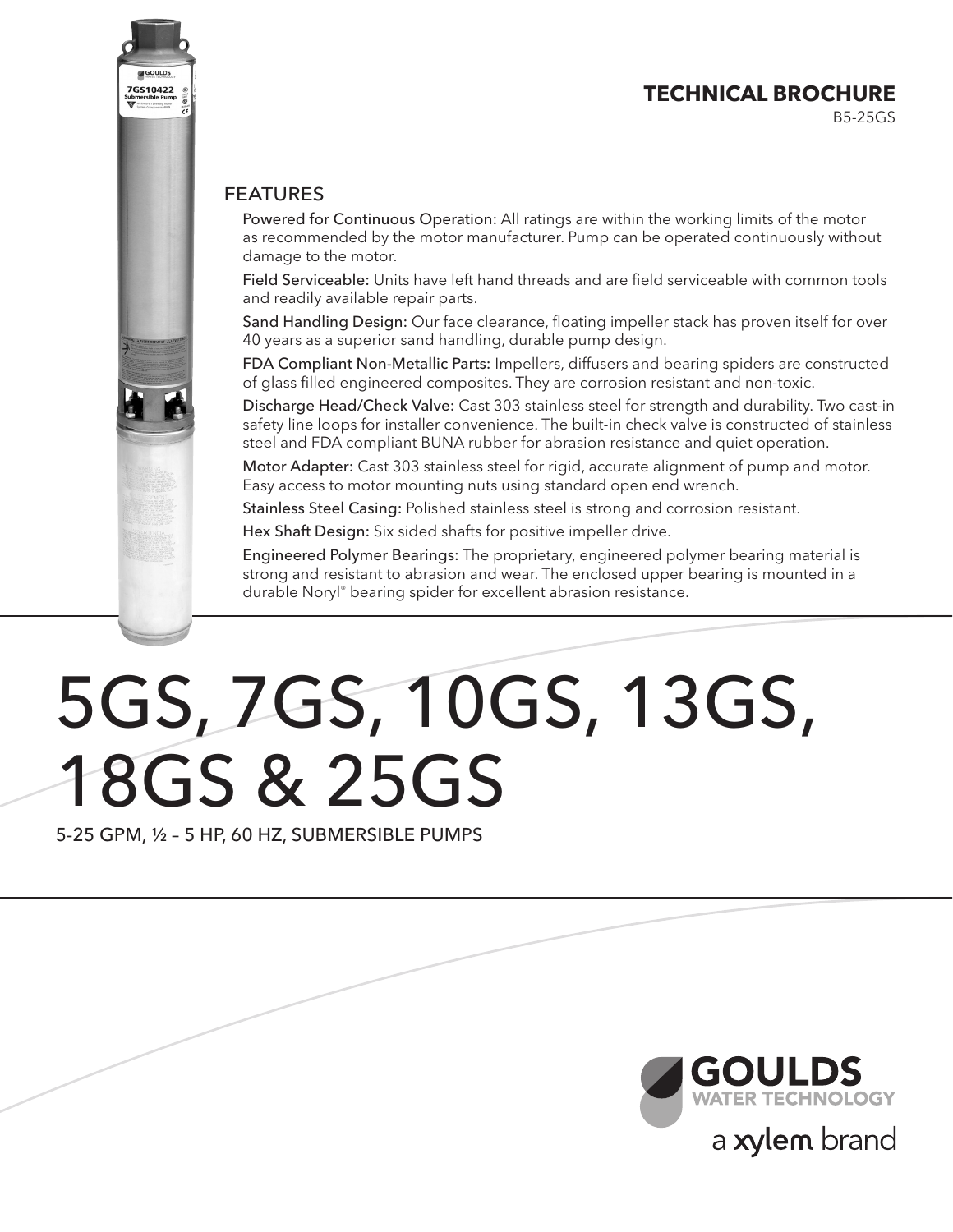# Residential Water Systems

#### WATER END DATA

| <b>Series</b> | Model   | Required       | <b>Stages</b>  | <b>Water End</b> |          |
|---------------|---------|----------------|----------------|------------------|----------|
|               |         | H.P.           |                | Length (in)      | Wt (lbs) |
|               | 5GS05R  | .5             | 9              | 12.9             | 8        |
|               | 5GS05   | .5             | 12             | 15.0             | 9        |
| 5GS           | 5GS07   | .75            | 15             | 17.0             | 11       |
|               | 5GS10   | 1              | 20             | 21.7             | 13       |
|               | 5GS15   | 1.5            | 26             | 25.8             | 15       |
|               | 5GS20   | 2              | 33             | 31.6             | 19       |
|               | 7GS05R  | .5             | $\overline{7}$ | 11.7             | 6        |
|               | 7GS05   | .5             | 10             | 13.8             | 7        |
|               | 7GS07   | .75            | 13             | 16.0             | 8        |
| 7GS           | 7GS10   | 1              | 17             | 18.8             | 9        |
|               | 7GS15   | 1.5            | 22             | 23.6             | 12       |
|               | 7GS20   | 2              | 27             | 27.2             | 13       |
|               | 7GS30   | 3              | 34             | 33.2             | 18       |
|               | 10GS05R | .5             | 5              | 10.1             | 6        |
|               | 10GS05  | .5             | $\overline{7}$ | 11.5             | 7        |
|               | 10GS07  | .75            | 10             | 13.6             | 8        |
|               | 10GS10  | 1              | 12             | 15.0             | 9        |
| <b>10GS</b>   | 10GS15  | 1.5            | 17             | 18.4             | 12       |
|               | 10GS20  | $\overline{2}$ | 20             | 21.7             | 13       |
|               | 10GS30  | 3              | 27             | 27.5             | 18       |
|               | 10GS50R | 5              | 35             | 33.0             | 21       |
|               | 10GS50  | 5              | 42             | 40.2             | 24       |
|               | 13GS05  | .5             | 5              | 10.1             | 6        |
|               | 13GS07  | .75            | 7              | 11.5             | 7        |
|               | 13GS10  | 1              | 10             | 13.6             | 8        |
| 13GS          | 13GS15  | 1.5            | 12             | 15.0             | 9        |
|               | 13GS20  | $\overline{2}$ | 17             | 18.4             | 12       |
|               | 13GS30  | 3              | 21             | 22.3             | 15       |
|               | 18GS07  | .75            | 6              | 11.8             | 7        |
|               | 18GS10  | 1              | 8              | 13.5             | 8        |
|               | 18GS15  | 1.5            | 11             | 16.1             | 10       |
| <b>18GS</b>   | 18GS20  | 2              | 14             | 18.6             | 11       |
|               | 18GS30  | 3              | 19             | 24.1             | 15       |
|               | 18GS50R | 5              | 24             | 28.3             | 17       |
|               | 18GS50  | 5              | 30             | 34.4             | 21       |
|               | 25GS10  | 1              | 7              | 13.4             | 8        |
|               | 25GS15  | 1.5            | 9              | 15.3             | 9        |
|               | 25GS20  | 2              | 11             | 17.2             | 10       |
| 25GS          | 25GS30  | 3              | 15             | 20.9             | 14       |
|               | 25GS50R | 5              | 22             | 28.7             | 17       |
|               | 25GS50  | $\overline{5}$ | 26             | 33.4             | 21       |

#### NOMENCLATURE

See price book for complete order numbers.



#### SPECIFICATIONS

| Model | <b>Flow</b><br>Range<br><b>GPM</b> | Horse-<br>Range   | <b>Best</b><br>power Efficiency<br><b>GPM</b> | <b>Discharge</b><br><b>Connection</b> | Minimum<br>Well<br><b>Size</b> | <b>Rotation</b> <sup>0</sup> |
|-------|------------------------------------|-------------------|-----------------------------------------------|---------------------------------------|--------------------------------|------------------------------|
| 5GS   | $1.2 - 7.5$                        | $\frac{1}{2} - 2$ | 5                                             | $1\frac{1}{4}$                        | 4"                             | <b>CCW</b>                   |
| 7GS   | $1.5 - 10$                         | $\frac{1}{2} - 3$ |                                               | $1\frac{1}{4}$                        | 4"                             | CCW                          |
| 10GS  | $3 - 16$                           | $\frac{1}{2} - 5$ | 10                                            | $1\frac{1}{4}$                        | 4"                             | CCW                          |
| 13GS  | $4 - 20$                           | $\frac{1}{2} - 3$ | 13                                            | $1\frac{1}{4}$                        | 4"                             | <b>CCW</b>                   |
| 18GS  | $6 - 28$                           | $\frac{3}{4} - 5$ | 18                                            | $1\frac{1}{4}$                        | 4"                             | CCW                          |
| 25GS  | $8 - 33$                           | $1 - 5$           | 25                                            | $1\frac{1}{4}$                        | 4"                             | <b>CCW</b>                   |

① Rotation is counterclockwise when observed from pump discharge end.

#### "GS" SERIES MATERIALS OF CONSTRUCTION

| <b>Part Name</b>             | <b>Material</b>                   |
|------------------------------|-----------------------------------|
| Discharge Head               | AISI 303 SS                       |
| Check Valve Poppet           | AISI 304 SS                       |
| Check Valve Seal             | BUNA, FDA compliant               |
| Check Valve Seat             | AISI 304 SS                       |
| Check Valve Retaining Ring   | AISI 302 SS                       |
| Bearing Spider - Upper       | Noryl® GFN2                       |
| Bearing                      | Proprietary Engineered Polymer    |
| Klipring                     | AISI 301 SS                       |
| Diffuser                     | Lexan <sup>®</sup>                |
| Impeller                     | $Noryl^®$                         |
| Bowl                         | AISI 304 SS                       |
| Intermediate Sleeve*         | AISI 304 SS, Powder Metal         |
| Intermediate Shaft Coupling* | AISI 304 SS, Powder Metal         |
| Intermediate Bearing Spider* | Glass Filled Engineered Composite |
| Intermediate Bearing Spider* | AISI 303 SS                       |
| Shim                         | AISI 304 SS                       |
| Screws - Cable Guard         | <b>AISI 304 SS</b>                |
| Motor Adapter                | AISI 303 SS                       |
| Casing                       | AISI 304 SS                       |
| Shaft                        |                                   |
| Coupling                     | AISI 304 SS, Powder Metal         |
| Cable Guard                  | <b>AISI 304 SS</b>                |
| Suction Screen               | <b>AISI 304 SS</b>                |

\*See repair parts for where used.

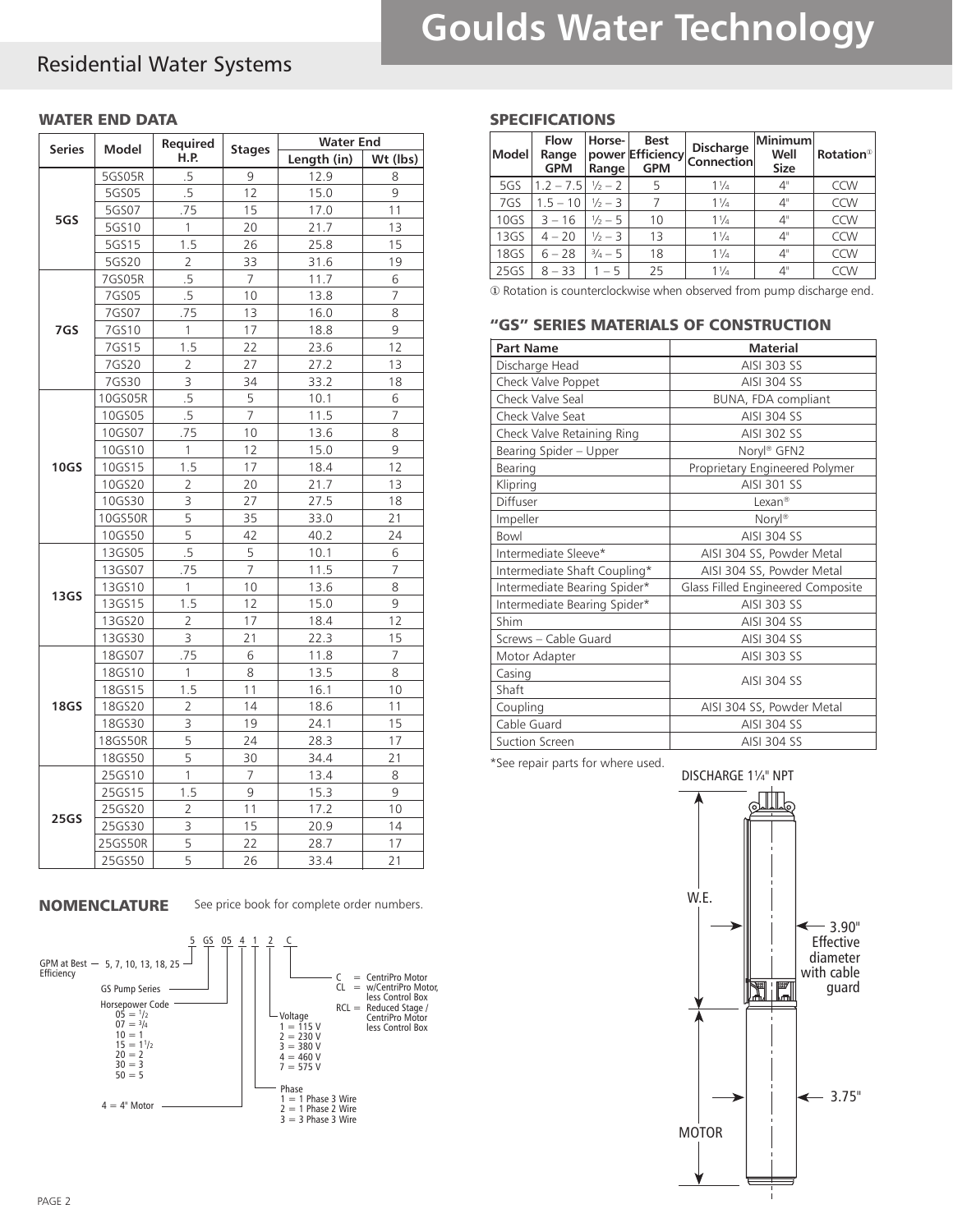# Residential Water Systems

#### CENTRIPRO 4" SINGLE-PHASE MOTORS

| Order No. | <b>Type</b>   | НP                       | <b>Volts</b> | Length<br>$in.$ ( $mm$ ) | Weight<br>$Ib.$ ( $kg.$ ) |
|-----------|---------------|--------------------------|--------------|--------------------------|---------------------------|
| M05421    |               | $\frac{1}{2}$            | 115          | 11.0 (279)               | 20(9.1)                   |
| M05422    |               | $\frac{1}{2}$            |              | 11.0 (279)               | 20(9.1)                   |
| M07422    | 2-wire<br>PSC | $\frac{3}{4}$            | 230          | 12.4 (314)               | 23 (10.4)                 |
| M10422    |               |                          |              | 13.3(337)                | 25(11.3)                  |
| M15422    |               | 1.5                      |              | 14.9 (378)               | 29 (13.2)                 |
| M05411    |               | $\frac{1}{2}$            | 115          | 10.0(253)                | 19(8.6)                   |
| M05412    |               | $\frac{1}{2}$            | 230          | 9.7(246)                 | 18(8.2)                   |
| M07412    |               | $^{3}/_{4}$              | 230          | 10.8 (275)               | 22 (10)                   |
| M10412    |               |                          | 230          | 11.7(297)                | 23 (10.4)                 |
| M15412    | 3-wire        | 1.5                      | 230          | 13.6 (345)               | 28 (12.7)                 |
| M20412    |               | $\overline{\phantom{a}}$ | 230          | 15.1 (383)               | 31 (14.1)                 |
| M30412    |               | 3                        | 230          | 18.3 (466)               | 40 (18.1)                 |
| M50412    |               | 5                        | 230          | 27.7 (703)               | 70 (31.8)                 |

#### NEMA MOTOR

- Corrosion resistant stainless steel construction.
- Built-in surge arrestor is provided on single phase motors through 5 HP.
- Stainless steel splined shaft.
- Hermetically sealed windings.
- Replaceable motor lead assembly.
- NEMA mounting dimensions.
- • Control box is required with 3 wire single phase units.
- Three phase units require a magnetic starter with three leg Class 10 overload protection.

#### CENTRIPRO 4" THREE-PHASE MOTORS

|        | <b>Order No. by Voltage</b> |        |               | Length     | Weight    |
|--------|-----------------------------|--------|---------------|------------|-----------|
| 200V   | 230V                        | 460V   | HP            | $In.$ (mm) | Lb. (Kg.) |
| M05430 | M05432                      | M05434 | ⅓             | 10.8 (275) | 22(9.7)   |
| M07430 | M07432                      | M07434 | $^{3}/_{4}$   | 10.8 (275) | 22(9.7)   |
| M10430 | M10432                      | M10434 |               | 11.7 (297) | 23 (10.4) |
| M15430 | M15432                      | M15434 | 1.5           | 11.7(297)  | 23 (10.4) |
| M20430 | M20432                      | M20434 | $\mathcal{L}$ | 13.8 (351) | 28 (12.7) |
| M30430 | M30432                      | M30434 | 3             | 15.3 (389) | 32 (14.5) |
| M50430 | M50432                      | M50434 | 5             | 21.7 (550) | 55 (24.9) |
| M75430 | M75432                      | M75434 | 7.5           | 27.7 (703) | 70(1.8)   |

#### AGENCY LISTINGS



**DUAL FRAN** Pump / Water End and Complete Pump - tested to UL778 and CAN 22.2 by UL (Underwriters Laboratories Inc.)



 $\mathbf{P}^*$  CentriPro Motor - tested to UL778 and CAN 22.2 by<br>CSA International (Canadian Standards Association) CSA International (Canadian Standards Association)



Pump/Water End - Certified to NSF/ANSI 61 – Drinking Water System Components 4P49



CentriPro Motor - Certified to NSF/ANSI 61, Annex G, Drinking Water System Components 4P49



NSF/ANSI 372 – Drinking Water System Components – Lead Content

**CLASS 6853 01** - Low Lead Content Certification Program - - Plumbing Products

# Model 5GS

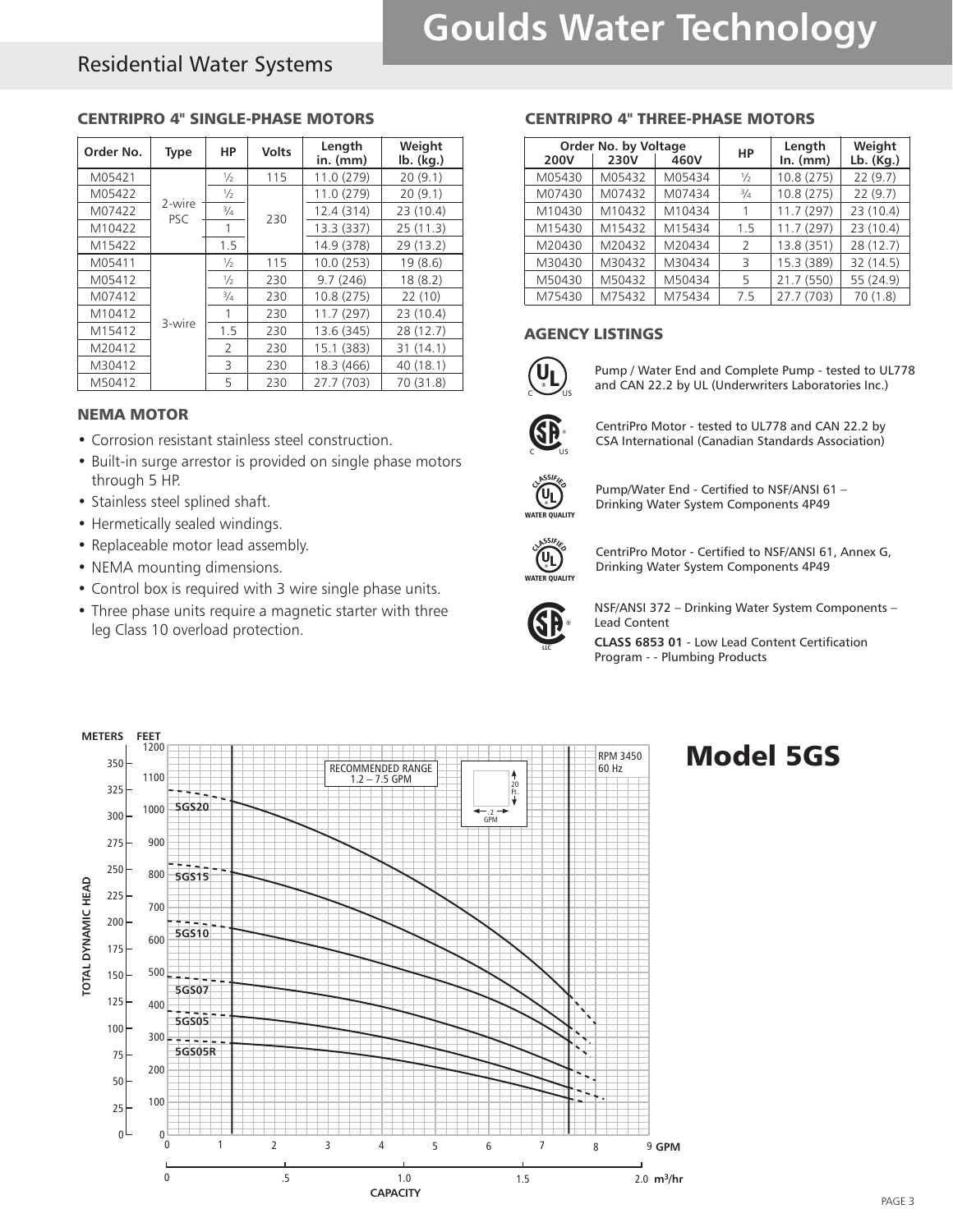# Residential Water Systems

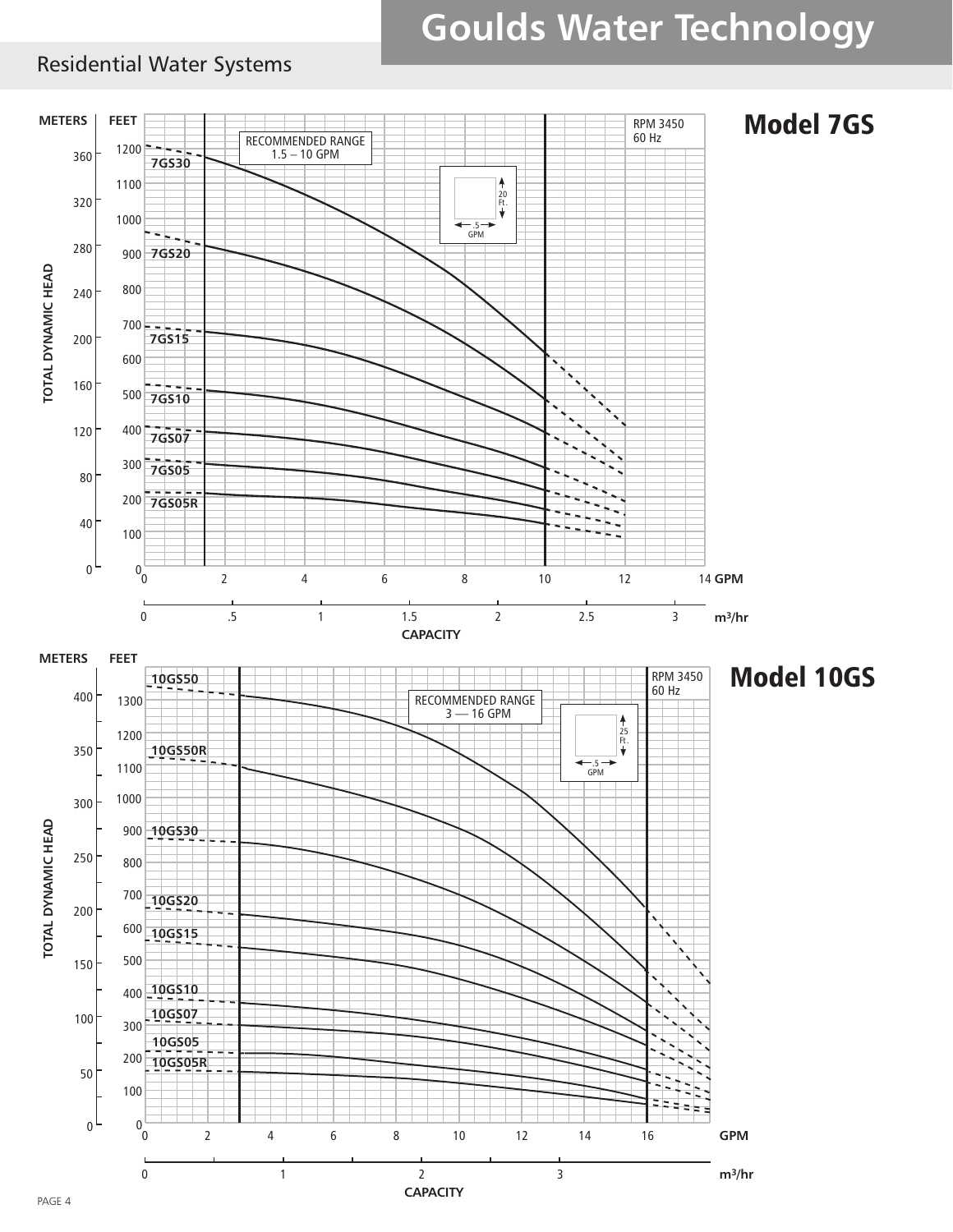# MODEL 5GS

#### SELECTION CHART

Horsepower Range ½ – 2, Recommended Range 1.2 – 7.5 GPM, 60 Hz, 3450 RPM

| Pump<br>Model       |                |            |                  |             |     |                 |                |     |                                                                |                       |                               |         |                                        |                 |               |                   |           |                 |                   |     | Depth to Water in Feet/Ratings in GPM (Gallons per Minute)                                     |                               |               |                       |         |               |                           |             |         |                       |                                     |                                                                                                                                                     |  |
|---------------------|----------------|------------|------------------|-------------|-----|-----------------|----------------|-----|----------------------------------------------------------------|-----------------------|-------------------------------|---------|----------------------------------------|-----------------|---------------|-------------------|-----------|-----------------|-------------------|-----|------------------------------------------------------------------------------------------------|-------------------------------|---------------|-----------------------|---------|---------------|---------------------------|-------------|---------|-----------------------|-------------------------------------|-----------------------------------------------------------------------------------------------------------------------------------------------------|--|
|                     | НP             | <b>PSI</b> | 20               | 40          | 60  |                 | 80   100   120 |     | 140                                                            |                       |                               |         |                                        |                 |               |                   |           |                 |                   |     |                                                                                                |                               |               |                       |         |               |                           |             |         |                       |                                     | 160   180   200   220   240   260   280   300   340   380   420   460   500   540   580   650   700   740   780   820   860   900   940   980  1020 |  |
|                     |                | 0          |                  |             |     |                 |                | 7.4 | 6.9                                                            | 6.3                   | 5.8                           |         | 5.3   4.7                              |                 | $1.0$ 3.0 1.4 |                   |           |                 |                   |     |                                                                                                |                               |               |                       |         |               |                           |             |         |                       |                                     |                                                                                                                                                     |  |
|                     |                | 20         |                  |             |     |                 | 7.3   6.7      | 6.2 |                                                                | $5.6$ 5.1 4.5 3.8 2.6 |                               |         |                                        |                 |               |                   |           |                 |                   |     |                                                                                                |                               |               |                       |         |               |                           |             |         |                       |                                     |                                                                                                                                                     |  |
| 5GS05R 1/2          |                | 30         |                  |             | 7.2 | 6.6             | 6.1            | 5.6 | 5.0                                                            | 4.4                   | 3.6                           | 2.3     |                                        |                 |               |                   |           |                 |                   |     |                                                                                                |                               |               |                       |         |               |                           |             |         |                       |                                     |                                                                                                                                                     |  |
|                     |                | 40         |                  | 7.1         | 6.6 |                 | $6.0$ 5.5 4.9  |     | 4.3                                                            | $3.4$ 2.1             |                               |         |                                        |                 |               |                   |           |                 |                   |     |                                                                                                |                               |               |                       |         |               |                           |             |         |                       |                                     |                                                                                                                                                     |  |
|                     |                | 50         | 7.0 6.5          |             | 5.9 |                 | 5.4 4.9        | 4.2 | 3.3                                                            | 1.8                   |                               |         |                                        |                 |               |                   |           |                 |                   |     |                                                                                                |                               |               |                       |         |               |                           |             |         |                       |                                     |                                                                                                                                                     |  |
|                     |                | 60         | $6.4$ 5.8        |             | 5.3 | 4.8             | 4.1            | 3.1 | 1.6                                                            |                       |                               |         |                                        |                 |               |                   |           |                 |                   |     |                                                                                                |                               |               |                       |         |               |                           |             |         |                       |                                     |                                                                                                                                                     |  |
| <b>Shut-off PSI</b> |                |            |                  | 118 109 101 |     | 92 <sub>1</sub> | 83             | 75  | 66                                                             | 57                    | 49                            | 40 31   |                                        | $\overline{23}$ | 14            | 5                 |           |                 |                   |     |                                                                                                |                               |               |                       |         |               |                           |             |         |                       |                                     |                                                                                                                                                     |  |
|                     |                | 0          |                  |             |     |                 |                |     | 7.7                                                            | 7.3                   | 6.9                           | 6.4     | 6.0                                    | 5.6             | 5.1           | 4.7               | 4.1       | 2.6             |                   |     |                                                                                                |                               |               |                       |         |               |                           |             |         |                       |                                     |                                                                                                                                                     |  |
|                     |                | 20         |                  |             |     |                 | $7.5$ 7.1      |     | 6.7                                                            |                       | $6.3$ 5.9                     |         | 5.4 5.0                                |                 |               | $4.5$ 3.9 3.2 2.3 |           |                 |                   |     |                                                                                                |                               |               |                       |         |               |                           |             |         |                       |                                     |                                                                                                                                                     |  |
|                     |                | 30         |                  |             |     | 7.5             | 7.1            | 6.7 | 6.2                                                            | 5.8                   | 5.4                           |         | 4.9 4.4                                | 3.8             | $3.1$ 2.1     |                   |           |                 |                   |     |                                                                                                |                               |               |                       |         |               |                           |             |         |                       |                                     |                                                                                                                                                     |  |
| 5GS05               | $\frac{1}{2}$  | 40         |                  |             | 7.4 | 7.0             | 6.6            | 6.2 | 5.7                                                            | 5.3                   | 4.9                           |         | 4.3 3.7                                | 2.9             | 1.9           |                   |           |                 |                   |     |                                                                                                |                               |               |                       |         |               |                           |             |         |                       |                                     |                                                                                                                                                     |  |
|                     |                | 50         | $7.7$ 7.4        |             | 6.9 |                 | $6.5$ 6.1 5.7  |     | 5.2                                                            | 4.8 4.2 3.6 2.8       |                               |         |                                        | 1.8             |               |                   |           |                 |                   |     |                                                                                                |                               |               |                       |         |               |                           |             |         |                       |                                     |                                                                                                                                                     |  |
|                     |                | 60         | $7.\overline{3}$ | 6.9         | 6.5 |                 | $6.0$ 5.6 5.2  |     | 4.7                                                            | 4.2                   | 3.5                           | 2.6     | 1.6                                    |                 |               |                   |           |                 |                   |     |                                                                                                |                               |               |                       |         |               |                           |             |         |                       |                                     |                                                                                                                                                     |  |
| <b>Shut-off PSI</b> |                |            |                  |             |     |                 |                |     | 156 147 138 130 121 12 104 95                                  |                       | 86                            | 78      | 69                                     | 60              | 52            | 43                | 34        | 17              |                   |     |                                                                                                |                               |               |                       |         |               |                           |             |         |                       |                                     |                                                                                                                                                     |  |
|                     |                | 0          |                  |             |     |                 |                |     |                                                                |                       |                               | 7.6     | 7.3                                    | 7.0             |               | 6.6 6.3 5.9       |           | 5.2             |                   |     | 4.4 3.3 1.6                                                                                    |                               |               |                       |         |               |                           |             |         |                       |                                     |                                                                                                                                                     |  |
|                     |                | 20         |                  |             |     |                 |                |     |                                                                |                       | $7.5$ 7.2                     | 6.9     | 6.5                                    | 6.2             | $5.8$ 5.5     |                   | 5.1       | 4.2             | $3.1 \,   \, 1.3$ |     |                                                                                                |                               |               |                       |         |               |                           |             |         |                       |                                     |                                                                                                                                                     |  |
|                     |                | 30         |                  |             |     |                 |                |     | 7.5                                                            | 7.2                   | 6.8                           |         | 6.5 6.1                                |                 | $5.8$ 5.4 5.0 |                   | 4.6       | $3.6$ 2.1       |                   |     |                                                                                                |                               |               |                       |         |               |                           |             |         |                       |                                     |                                                                                                                                                     |  |
| 5GS07               | $\frac{3}{4}$  | 40         |                  |             |     |                 |                | 7.4 | 7.1                                                            | 6.8                   | 6.4                           | 6.1     | $\overline{5.7}$                       | 5.4             | 5.0   4.6     |                   | 4.1       | 2.8             |                   |     |                                                                                                |                               |               |                       |         |               |                           |             |         |                       |                                     |                                                                                                                                                     |  |
|                     |                | 50         |                  |             |     |                 | $7.4$ 7.1      |     | 6.7                                                            |                       | $6.4$ 6.0 5.7 5.3             |         |                                        |                 | 4.9 4.5 4.0   |                   | 3.4       | 1.8             |                   |     |                                                                                                |                               |               |                       |         |               |                           |             |         |                       |                                     |                                                                                                                                                     |  |
|                     |                | 60         |                  |             | 7.6 |                 | $7.3$ 7.0      | 6.7 | 6.3                                                            |                       | $6.0$ 5.6 5.3 4.9 4.4 3.9 3.3 |         |                                        |                 |               |                   | 2.6       |                 |                   |     |                                                                                                |                               |               |                       |         |               |                           |             |         |                       |                                     |                                                                                                                                                     |  |
| Shut-off PSI        |                |            |                  |             |     |                 |                |     | 184   175   167   158   149   141   132   123   115   106   97 |                       |                               |         |                                        |                 |               | 89                | 80        | 63              | 45                | 28  | 11                                                                                             |                               |               |                       |         |               |                           |             |         |                       |                                     |                                                                                                                                                     |  |
|                     |                | 0          |                  |             |     |                 |                |     |                                                                |                       |                               |         |                                        |                 |               |                   | 7.5       |                 |                   |     | $7.0$ 6.5 5.9 5.3 4.6 3.8 2.8 1.6                                                              |                               |               |                       |         |               |                           |             |         |                       |                                     |                                                                                                                                                     |  |
|                     |                | 20         |                  |             |     |                 |                |     |                                                                |                       |                               |         |                                        |                 | $7.6$ 7.4 7.2 |                   | 7.0       | $6.4$ 5.9       |                   | 5.2 |                                                                                                | $4.5$ 3.7 2.6                 |               |                       |         |               |                           |             |         |                       |                                     |                                                                                                                                                     |  |
| 5GS10               |                | 30         |                  |             |     |                 |                |     |                                                                |                       |                               |         | 7.6                                    | 7.4             | 7.2           | 6.9               | 6.7       |                 |                   |     | $6.1$ 5.5 4.8 4.0 3.1 1.9                                                                      |                               |               |                       |         |               |                           |             |         |                       |                                     |                                                                                                                                                     |  |
|                     |                | 40         |                  |             |     |                 |                |     |                                                                |                       |                               |         | $7.6 \mid 7.4$                         | 7.1             |               | 6.9   6.6   6.3   |           |                 |                   |     | 5.8 5.1 4.4 3.5 2.5                                                                            |                               |               |                       |         |               |                           |             |         |                       |                                     |                                                                                                                                                     |  |
|                     |                | 50         |                  |             |     |                 |                |     |                                                                |                       | 7.5                           | 7.3 7.1 |                                        | 6.8             | 6.6 6.3       |                   | 6.0       |                 |                   |     | 5.4 4.7 3.9 2.9                                                                                | 1.7                           |               |                       |         |               |                           |             |         |                       |                                     |                                                                                                                                                     |  |
|                     |                | 60         |                  |             |     |                 |                |     |                                                                | 7.5                   | 7.3                           |         | $7.1$ 6.8 6.5 6.3 6.0 5.7              |                 |               |                   |           | 5.0 4.3 3.4 2.3 |                   |     |                                                                                                |                               |               |                       |         |               |                           |             |         |                       |                                     |                                                                                                                                                     |  |
| <b>Shut-off PSI</b> |                |            |                  |             |     |                 |                |     |                                                                |                       | 214 206                       |         | 197 188 180 171 162 154 136 119 102 84 |                 |               |                   |           |                 |                   |     |                                                                                                | 67                            | 50            | 32                    | 15      |               |                           |             |         |                       |                                     |                                                                                                                                                     |  |
|                     |                | 0          |                  |             |     |                 |                |     |                                                                |                       |                               |         |                                        |                 |               |                   |           |                 | $7.5$ 7.2         |     | $6.8$ 6.3 5.9 5.5 5.1                                                                          |                               |               |                       |         |               | 4.6 4.1 3.5 2.8 1.8       |             |         |                       |                                     |                                                                                                                                                     |  |
|                     |                | 20         |                  |             |     |                 |                |     |                                                                |                       |                               |         |                                        |                 |               |                   | $7.6$ 7.5 | 7.1             |                   |     | $\boxed{6.7 \mid 6.3 \mid 5.8 \mid 5.4 \mid 5.0 \mid 4.5 \mid 4.0 \mid 3.4 \mid 2.6 \mid 1.6}$ |                               |               |                       |         |               |                           |             |         |                       |                                     |                                                                                                                                                     |  |
| 5GS15               | $1\frac{1}{2}$ | 30         |                  |             |     |                 |                |     |                                                                |                       |                               |         |                                        |                 |               | $7.6$ 7.5 7.3     |           |                 |                   |     | $6.9$ 6.5 6.0 5.6                                                                              |                               |               | $5.2$ 4.7 4.2 3.7 3.0 |         |               | 2.1                       |             |         |                       |                                     |                                                                                                                                                     |  |
|                     |                | 40         |                  |             |     |                 |                |     |                                                                |                       |                               |         |                                        |                 | $7.6$ 7.4 7.3 |                   | 7.1       |                 |                   |     | $6.6$ 6.2 5.8 5.3 4.9 4.5 3.9 3.3 2.5 1.4                                                      |                               |               |                       |         |               |                           |             |         |                       |                                     |                                                                                                                                                     |  |
|                     |                | 50         |                  |             |     |                 |                |     |                                                                |                       |                               |         | 7.6                                    |                 | $7.4$ 7.2 7.0 |                   | 6.8       |                 |                   |     | $6.4$ 6.0 5.5 5.1                                                                              |                               | $4.7$ 4.2 3.6 |                       | 2.9 1.9 |               |                           |             |         |                       |                                     |                                                                                                                                                     |  |
|                     |                | 60         |                  |             |     |                 |                |     |                                                                |                       |                               |         | $7.6$   $7.4$                          | 7.2             |               | $7.0$ 6.8 6.6     |           |                 |                   |     | $6.1$ 5.7 5.3 4.8                                                                              |                               |               | $4.4$ 3.8 3.2 2.4     |         |               |                           |             |         |                       |                                     |                                                                                                                                                     |  |
| <b>Shut-off PSI</b> |                |            |                  |             |     |                 |                |     |                                                                |                       |                               |         |                                        |                 |               |                   |           |                 |                   |     | 274 265 257 248 239 231 213 196 179 162 144 127 110 92                                         |                               |               |                       |         | 75            | 58                        |             | $40$ 23 |                       |                                     |                                                                                                                                                     |  |
|                     |                | 0          |                  |             |     |                 |                |     |                                                                |                       |                               |         |                                        |                 |               |                   |           |                 |                   |     | 7.4                                                                                            |                               | $7.1$ 6.8     | 6.4                   | 6.1     | 5.7           | 5.4                       |             |         |                       | $5.0$   4.7   4.3   3.9   3.3   2.7 |                                                                                                                                                     |  |
|                     |                | 20         |                  |             |     |                 |                |     |                                                                |                       |                               |         |                                        |                 |               |                   |           |                 |                   | 7.4 | 7.1                                                                                            | 6.7                           | 6.4           | 6.0                   |         | $5.7$ 5.3 5.0 |                           |             |         |                       | $4.6$ 4.2 3.8 3.3 2.6 1.9           |                                                                                                                                                     |  |
| 5GS20               |                | 30         |                  |             |     |                 |                |     |                                                                |                       |                               |         |                                        |                 |               |                   |           |                 | 7.5               | 7.2 |                                                                                                | $6.9$ 6.5 6.2 5.8 5.5 5.1 4.8 |               |                       |         |               |                           |             |         | $4.4$ 4.0 3.5 2.9 2.2 |                                     |                                                                                                                                                     |  |
|                     | 2              | 40         |                  |             |     |                 |                |     |                                                                |                       |                               |         |                                        |                 |               |                   |           |                 |                   |     | $7.3$ 7.0 6.7                                                                                  |                               |               |                       |         |               | $6.3$ 6.0 5.6 5.3 4.9 4.6 | 4.2 3.7 3.2 |         | $2.5$ 1.7             |                                     |                                                                                                                                                     |  |
|                     |                | 50         |                  |             |     |                 |                |     |                                                                |                       |                               |         |                                        |                 |               |                   |           |                 |                   |     | $7.5$ 7.2 6.8 6.5 6.1 5.8 5.4 5.1                                                              |                               |               |                       |         |               | 4.7 4.3 3.9 3.4 2.8 2.1   |             |         |                       |                                     |                                                                                                                                                     |  |
|                     |                | 60         |                  |             |     |                 |                |     |                                                                |                       |                               |         |                                        |                 |               |                   | 7.6       |                 |                   |     | $7.3$ $7.0$ 6.6 6.3 5.9 5.6 5.2 4.9 4.5 4.1 3.6 3.1 2.4                                        |                               |               |                       |         |               |                           |             |         | 1.6                   |                                     |                                                                                                                                                     |  |
| <b>Shut-off PSI</b> |                |            |                  |             |     |                 |                |     |                                                                |                       |                               |         |                                        |                 |               |                   |           |                 |                   |     | 328 311 293 276 259 242 224 207 190 172 155 138 120 103 86                                     |                               |               |                       |         |               |                           |             |         |                       | 68                                  | 51                                                                                                                                                  |  |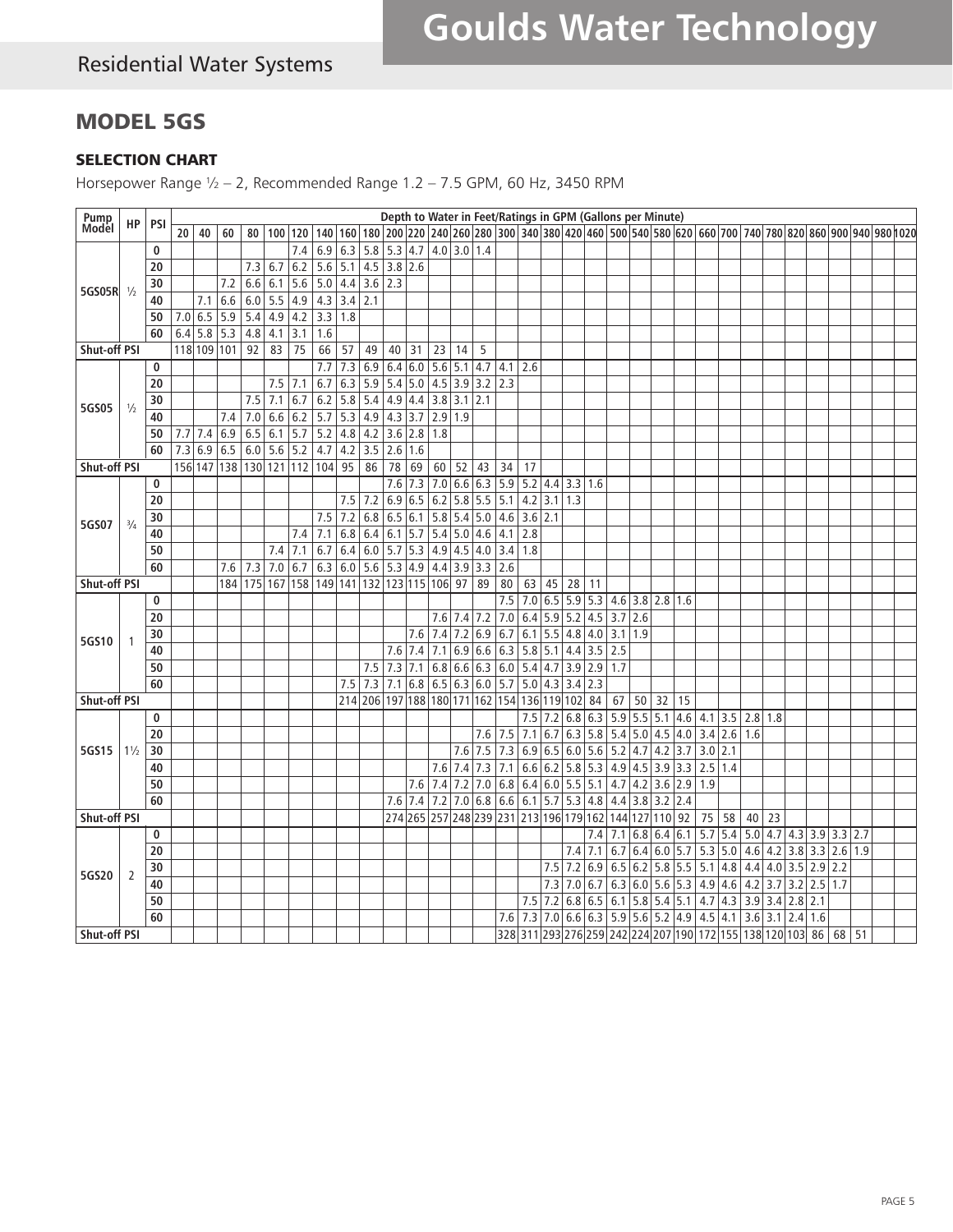# Residential Water Systems

### MODEL 7GS SELECTION CHART

Horsepower Range ½ – 1, Recommended Range 1.5 – 10 GPM, 60 Hz, 3450 RPM

| Pump                                                                                                                                                                                                                                                                                                                                                                                                                                        |                                                                                                                                                                                                                                                                                                                 |  |  |  |  |  |  |  |     |     |     |     |     |     |     |     |     |     |     |     |     |     |     |     |     |    |    |  |         |  |
|---------------------------------------------------------------------------------------------------------------------------------------------------------------------------------------------------------------------------------------------------------------------------------------------------------------------------------------------------------------------------------------------------------------------------------------------|-----------------------------------------------------------------------------------------------------------------------------------------------------------------------------------------------------------------------------------------------------------------------------------------------------------------|--|--|--|--|--|--|--|-----|-----|-----|-----|-----|-----|-----|-----|-----|-----|-----|-----|-----|-----|-----|-----|-----|----|----|--|---------|--|
|                                                                                                                                                                                                                                                                                                                                                                                                                                             | 20<br> 100 <br>120<br>160<br>40<br>60<br>80<br>140<br>8.9<br>7.5<br>5.9<br>3.6<br>$\bf{0}$<br>10.2                                                                                                                                                                                                              |  |  |  |  |  |  |  |     |     |     |     |     |     |     |     |     |     |     |     |     |     |     |     |     |    |    |  | 580 620 |  |
|                                                                                                                                                                                                                                                                                                                                                                                                                                             |                                                                                                                                                                                                                                                                                                                 |  |  |  |  |  |  |  |     |     |     |     |     |     |     |     |     |     |     |     |     |     |     |     |     |    |    |  |         |  |
|                                                                                                                                                                                                                                                                                                                                                                                                                                             | 9.8<br>20<br>8.3<br>9.6<br>30<br>$\frac{1}{2}$<br>6.5<br>40<br>9.4<br>8.1<br>7.8<br>6.3<br>9.2<br>4.2<br>50<br>3.8<br>7.6<br>6.0<br>60<br>77<br>68<br>85<br>59<br>0<br>20<br>30<br>$\frac{1}{2}$<br>9.6<br>40<br>10.4<br>10.3<br>9.4<br>8.5<br>50<br>7.5<br>9.3<br>8.4<br>60<br>10.2<br>107<br>99<br>125<br>116 |  |  |  |  |  |  |  | 5.3 | 2.5 |     |     |     |     |     |     |     |     |     |     |     |     |     |     |     |    |    |  |         |  |
|                                                                                                                                                                                                                                                                                                                                                                                                                                             | 8.5<br>6.8<br>4.6<br>0.5<br>51<br>9.7<br>8.7<br>7.6<br>6.4<br>90                                                                                                                                                                                                                                                |  |  |  |  |  |  |  | 1.9 |     |     |     |     |     |     |     |     |     |     |     |     |     |     |     |     |    |    |  |         |  |
| 4.9<br>7GS05R<br>1.2<br><b>Shut-off PSI</b><br>33<br>25<br>16<br>$\overline{7}$<br>42<br>10.1<br>9.2<br>8.3<br>5.0<br>3.4<br>7.4<br>6.3<br>6.0<br>9.0<br>8.1<br>7.1<br>2.7<br>9.8<br>4.6<br>2.4<br>8.8<br>7.9<br>6.9<br>5.8<br>4.3<br>7GS05<br>6.7<br>5.6<br>7.8<br>4.1<br>2.0<br>5.4<br>3.8<br>6.6<br>1.7<br>3.5<br>5.1<br>73<br>55<br>38<br>21<br>12<br>81<br>64<br>47<br>29                                                              |                                                                                                                                                                                                                                                                                                                 |  |  |  |  |  |  |  |     |     |     |     |     |     |     |     |     |     |     |     |     |     |     |     |     |    |    |  |         |  |
|                                                                                                                                                                                                                                                                                                                                                                                                                                             |                                                                                                                                                                                                                                                                                                                 |  |  |  |  |  |  |  |     |     |     |     |     |     |     |     |     |     |     |     |     |     |     |     |     |    |    |  |         |  |
|                                                                                                                                                                                                                                                                                                                                                                                                                                             |                                                                                                                                                                                                                                                                                                                 |  |  |  |  |  |  |  |     |     |     |     |     |     |     |     |     |     |     |     |     |     |     |     |     |    |    |  |         |  |
|                                                                                                                                                                                                                                                                                                                                                                                                                                             |                                                                                                                                                                                                                                                                                                                 |  |  |  |  |  |  |  |     |     |     |     |     |     |     |     |     |     |     |     |     |     |     |     |     |    |    |  |         |  |
|                                                                                                                                                                                                                                                                                                                                                                                                                                             |                                                                                                                                                                                                                                                                                                                 |  |  |  |  |  |  |  |     |     |     |     |     |     |     |     |     |     |     |     |     |     |     |     |     |    |    |  |         |  |
|                                                                                                                                                                                                                                                                                                                                                                                                                                             |                                                                                                                                                                                                                                                                                                                 |  |  |  |  |  |  |  |     |     |     |     |     |     |     |     |     |     |     |     |     |     |     |     |     |    |    |  |         |  |
|                                                                                                                                                                                                                                                                                                                                                                                                                                             |                                                                                                                                                                                                                                                                                                                 |  |  |  |  |  |  |  |     |     |     |     |     |     |     |     |     |     |     |     |     |     |     |     |     |    |    |  |         |  |
| 7.0<br>Shut-off PSI<br>9.3<br>7.9<br>0<br>10.0<br>8.6<br>9.8<br>9.1<br>8.4<br>7.7<br>6.9<br>6.0<br>10.4<br>20<br>8.3<br>7.5<br>6.7<br>30<br>9.7<br>9.0<br>5.8<br>4.7<br>10.3<br>7GS07<br>$^{3}/_{4}$<br>7.4<br>9.5<br>8.2<br>5.6<br>8.9<br>6.6<br>4.5<br>3.1<br>40<br>10.2                                                                                                                                                                  |                                                                                                                                                                                                                                                                                                                 |  |  |  |  |  |  |  |     |     |     |     |     |     |     |     |     |     |     |     |     |     |     |     |     |    |    |  |         |  |
| Depth to Water in Feet/Ratings in GPM (Gallons per Minute)<br><b>HP</b><br><b>PSI</b><br>Model<br>6.2<br>7.1<br>5.2<br>4.0<br>2.4<br>3.5<br>4.9<br>1.8<br>3.3<br>1.5<br>6.5<br>8.8<br>7.3<br>5.5<br>2.8<br>50<br>8.1<br>4.3<br>10.1<br>9.4<br>7.9<br>6.3<br>5.3<br>8.7<br>7.2<br>2.5<br>60<br>$10.0$ 9.3<br>4.1<br><b>Shut-off PSI</b><br>62<br>122<br>114<br>105<br>96<br>88<br>79<br>70<br>53<br>44<br>36<br>27<br>18<br>10<br>140<br>131 |                                                                                                                                                                                                                                                                                                                 |  |  |  |  |  |  |  |     |     |     |     |     |     |     |     |     |     |     |     |     |     |     |     |     |    |    |  |         |  |
|                                                                                                                                                                                                                                                                                                                                                                                                                                             |                                                                                                                                                                                                                                                                                                                 |  |  |  |  |  |  |  |     |     |     |     |     |     |     |     |     |     |     |     |     |     |     |     |     |    |    |  |         |  |
|                                                                                                                                                                                                                                                                                                                                                                                                                                             |                                                                                                                                                                                                                                                                                                                 |  |  |  |  |  |  |  |     |     |     |     |     |     |     |     |     |     |     |     |     |     |     |     |     |    |    |  |         |  |
| 180 200 220 240 260 280 300 320 340 360 380 400 420 440 460 480 500 540                                                                                                                                                                                                                                                                                                                                                                     |                                                                                                                                                                                                                                                                                                                 |  |  |  |  |  |  |  |     |     |     |     |     |     |     |     |     |     |     |     |     |     |     |     |     |    |    |  |         |  |
| 9.6<br>9.0<br>8.5<br>6.7<br>10.1<br>7.9<br>7.3<br>6.0<br>5.3<br>3.4<br>0<br>4.4<br>2.1                                                                                                                                                                                                                                                                                                                                                      |                                                                                                                                                                                                                                                                                                                 |  |  |  |  |  |  |  |     |     |     |     |     |     |     |     |     |     |     |     |     |     |     |     |     |    |    |  |         |  |
|                                                                                                                                                                                                                                                                                                                                                                                                                                             |                                                                                                                                                                                                                                                                                                                 |  |  |  |  |  |  |  |     |     |     |     |     |     |     |     |     |     |     |     |     |     |     |     |     |    |    |  |         |  |
|                                                                                                                                                                                                                                                                                                                                                                                                                                             |                                                                                                                                                                                                                                                                                                                 |  |  |  |  |  |  |  |     |     |     |     |     |     |     |     |     |     |     |     |     |     |     |     |     |    |    |  |         |  |
|                                                                                                                                                                                                                                                                                                                                                                                                                                             |                                                                                                                                                                                                                                                                                                                 |  |  |  |  |  |  |  |     |     |     |     |     |     |     |     |     |     |     |     |     |     |     |     |     |    |    |  |         |  |
|                                                                                                                                                                                                                                                                                                                                                                                                                                             |                                                                                                                                                                                                                                                                                                                 |  |  |  |  |  |  |  |     |     |     |     |     |     |     |     |     |     |     |     |     |     |     |     |     |    |    |  |         |  |
|                                                                                                                                                                                                                                                                                                                                                                                                                                             |                                                                                                                                                                                                                                                                                                                 |  |  |  |  |  |  |  |     |     |     |     |     |     |     |     |     |     |     |     |     |     |     |     |     |    |    |  |         |  |
|                                                                                                                                                                                                                                                                                                                                                                                                                                             |                                                                                                                                                                                                                                                                                                                 |  |  |  |  |  |  |  |     |     |     |     |     |     |     |     |     |     |     |     |     |     |     |     |     |    |    |  |         |  |
|                                                                                                                                                                                                                                                                                                                                                                                                                                             |                                                                                                                                                                                                                                                                                                                 |  |  |  |  |  |  |  |     |     |     |     |     |     |     |     | 8.3 | 7.7 | 7.1 | 6.5 | 5.8 | 5.0 | 4.1 | 3.0 | 1.6 |    |    |  |         |  |
|                                                                                                                                                                                                                                                                                                                                                                                                                                             | 20<br>30                                                                                                                                                                                                                                                                                                        |  |  |  |  |  |  |  |     |     |     |     |     |     |     | 7.6 | 7.0 | 6.4 | 5.7 | 4.9 | 4.0 | 2.8 |     |     |     |    |    |  |         |  |
| 7GS10<br>40<br>10.2<br>50                                                                                                                                                                                                                                                                                                                                                                                                                   |                                                                                                                                                                                                                                                                                                                 |  |  |  |  |  |  |  |     |     |     |     |     | 6.9 | 6.3 | 5.6 | 4.8 | 3.8 | 2.6 |     |     |     |     |     |     |    |    |  |         |  |
| 9.9<br>9.4<br>8.9<br>10.4<br>9.3<br>9.9<br>8.8<br>8.2<br>10.3<br>9.2<br>8.7<br>7.5<br>9.8<br>8.1<br>10.3<br>9.7<br>9.2<br>8.6<br>8.0<br>6.8<br>7.4<br>60<br>9.6<br>9.1<br>8.5<br>7.9<br>7.3<br>6.7<br>6.0<br>10.1                                                                                                                                                                                                                           |                                                                                                                                                                                                                                                                                                                 |  |  |  |  |  |  |  | 6.2 | 5.4 | 4.6 | 3.7 | 2.4 |     |     |     |     |     |     |     |     |     |     |     |     |    |    |  |         |  |
| Shut-off PSI<br>166                                                                                                                                                                                                                                                                                                                                                                                                                         |                                                                                                                                                                                                                                                                                                                 |  |  |  |  |  |  |  |     |     |     |     |     |     | 5.3 | 4.5 | 3.5 | 2.2 |     |     |     |     |     |     |     |    |    |  |         |  |
|                                                                                                                                                                                                                                                                                                                                                                                                                                             |                                                                                                                                                                                                                                                                                                                 |  |  |  |  |  |  |  |     | 158 | 149 | 140 | 132 | 123 | 114 | 106 | 97  | 88  | 80  | 71  | 62  | 54  | 45  | 36  | 28  | 19 | 10 |  |         |  |

#### Horsepower Range 1½ – 3, Recommended Range 1.5 – 10 GPM, 60 Hz, 3450 RPM

| Pump                | <b>HP</b>      | PSI          |  |      |                 |      |         |      |         |     |      |         |      |     |     |     | Depth to Water in Feet/Ratings in GPM (Gallons per Minute) |     |     |     |     |     |     |     |     |     |                                                                     |     |
|---------------------|----------------|--------------|--|------|-----------------|------|---------|------|---------|-----|------|---------|------|-----|-----|-----|------------------------------------------------------------|-----|-----|-----|-----|-----|-----|-----|-----|-----|---------------------------------------------------------------------|-----|
| Model               |                |              |  |      | 200 220 240 260 |      | 280 300 |      | 340 380 | 420 |      | 460 500 |      |     |     |     |                                                            |     |     |     |     |     |     |     |     |     | 540 580 620 660 700 740 780 820 860 900 940 980 1020 1060 1100 1140 |     |
|                     |                | $\mathbf{0}$ |  |      |                 |      |         |      | 10.2    | 9.3 | 8.5  | 7.6     | 6.8  | 5.9 | 4.7 | 2.6 |                                                            |     |     |     |     |     |     |     |     |     |                                                                     |     |
|                     |                | 20           |  |      |                 |      |         | 10.1 | 9.2     | 8.3 | 7.5  | 6.7     | 5.8  | 4.5 | 2.1 |     |                                                            |     |     |     |     |     |     |     |     |     |                                                                     |     |
| 7GS15               | $1\frac{1}{2}$ | 30           |  |      |                 |      | 10.4    | 9.6  | 8.7     | 7.8 | 7.0  | 6.2     | 5.1  | 3.3 |     |     |                                                            |     |     |     |     |     |     |     |     |     |                                                                     |     |
|                     |                | 40           |  |      |                 | 10.3 | 9.9     | 9.1  | 8.2     | 7.4 | 6.6  | 5.6     | 4.2  | 1.6 |     |     |                                                            |     |     |     |     |     |     |     |     |     |                                                                     |     |
|                     |                | 50           |  |      | 10.3            | 9.9  | 9.4     | 8.6  | 7.7     | 6.9 | 6.0  | 4.9     | 2.9  |     |     |     |                                                            |     |     |     |     |     |     |     |     |     |                                                                     |     |
|                     |                | 60           |  | 10.2 | 9.8             | 9.4  | 8.9     | 8.1  | 7.2     | 6.4 | 5.4  | 3.9     |      |     |     |     |                                                            |     |     |     |     |     |     |     |     |     |                                                                     |     |
| <b>Shut-off PSI</b> |                |              |  | 194  | 186             | 177  | 168     | 151  | 134     | 116 | 99   | 82      | 64   | 47  | 30  | 12  |                                                            |     |     |     |     |     |     |     |     |     |                                                                     |     |
|                     |                | $\mathbf{0}$ |  |      |                 |      |         |      |         |     |      | 9.8     | 9.3  | 8.7 | 8.4 | 7.8 | 7.1                                                        | 6.3 | 5.4 | 4.5 | 3.5 | 2.2 |     |     |     |     |                                                                     |     |
|                     |                | 20           |  |      |                 |      |         |      |         |     | 9.8  | 9.3     | 8.7  | 8.4 | 7.7 | 6.9 | 6.2                                                        | 5.3 | 4.3 | 3.2 | 2.8 |     |     |     |     |     |                                                                     |     |
|                     |                | 30           |  |      |                 |      |         |      |         | 9.9 | 9.5  | 9.0     | 8.5  | 7.9 | 7.2 | 6.4 | 5.7                                                        | 4.4 | 3.7 |     |     |     |     |     |     |     |                                                                     |     |
| 7GS20               | 2              | 40           |  |      |                 |      |         |      | 10.0    | 9.7 | 9.2  | 8.7     | 8.3  | 7.5 | 6.7 | 6.0 | 5.2                                                        | 4.1 | 3.0 |     |     |     |     |     |     |     |                                                                     |     |
|                     |                | 50           |  |      |                 |      |         |      | 9.9     | 9.4 | 8.9  | 8.5     | 7.8  | 7.2 | 6.3 | 5.5 | 4.7                                                        | 3.5 |     |     |     |     |     |     |     |     |                                                                     |     |
|                     |                | 60           |  |      |                 |      |         | 10.0 | 9.6     | 9.1 | 8.7  | 8.2     | 7.4  | 6.6 | 5.8 | 5.0 | 4.0                                                        |     |     |     |     |     |     |     |     |     |                                                                     |     |
| <b>Shut-off PSI</b> |                |              |  |      |                 |      |         | 268  | 251     | 234 | 216  | 199     | 182  | 165 | 147 | 130 | 113                                                        | 95  | 80  | 61  | 43  | 26  |     |     |     |     |                                                                     |     |
|                     |                | $\mathbf{0}$ |  |      |                 |      |         |      |         |     |      |         |      |     | 9.8 | 9.5 | 9.2                                                        | 8.7 | 8.3 | 7.9 | 7.4 | 6.8 | 6.2 | 5.4 | 4.7 | 3.9 | 3.0                                                                 | 2.0 |
|                     |                | 20           |  |      |                 |      |         |      |         |     |      |         |      | 9.8 | 9.4 | 9.2 | 8.7                                                        | 8.3 | 7.8 | 7.2 | 6.7 | 6.2 | 5.3 | 4.5 | 3.7 | 3.3 | 1.7                                                                 |     |
|                     |                | 30           |  |      |                 |      |         |      |         |     |      |         | 10.0 | 9.6 | 9.2 | 8.8 | 8.5                                                        | 8.0 | 7.5 | 6.9 | 6.3 | 5.7 | 4.8 | 4.1 | 3.2 | 2.3 |                                                                     |     |
| 7GS30               | 3              | 40           |  |      |                 |      |         |      |         |     |      | 10.0    | 9.7  | 9.4 | 9.0 | 8.6 | 8.2                                                        | 7.7 | 7.2 | 6.6 | 5.9 | 5.2 | 4.4 | 3.6 | 2.7 | 1.7 |                                                                     |     |
|                     |                | 50           |  |      |                 |      |         |      |         |     |      | 9.9     | 9.5  | 9.2 | 8.7 | 8.4 | 7.9                                                        | 7.4 | 6.8 | 6.3 | 5.5 | 4.8 | 3.9 | 3.1 | 2.2 |     |                                                                     |     |
|                     |                | 60           |  |      |                 |      |         |      |         |     | 10.0 | 9.7     | 9.3  | 9.0 | 8.6 | 8.1 | 7.6                                                        | 7.0 | 6.5 | 5.8 | 5.1 | 4.2 | 3.4 | 2.5 | 1.5 |     |                                                                     |     |
| <b>Shut-off PSI</b> |                |              |  |      |                 |      |         |      |         |     | 320  | 303     | 286  | 268 | 251 | 234 | 216                                                        | 199 | 182 | 165 | 147 | 130 | 113 | 95  | 78  | 61  | 43                                                                  | 27  |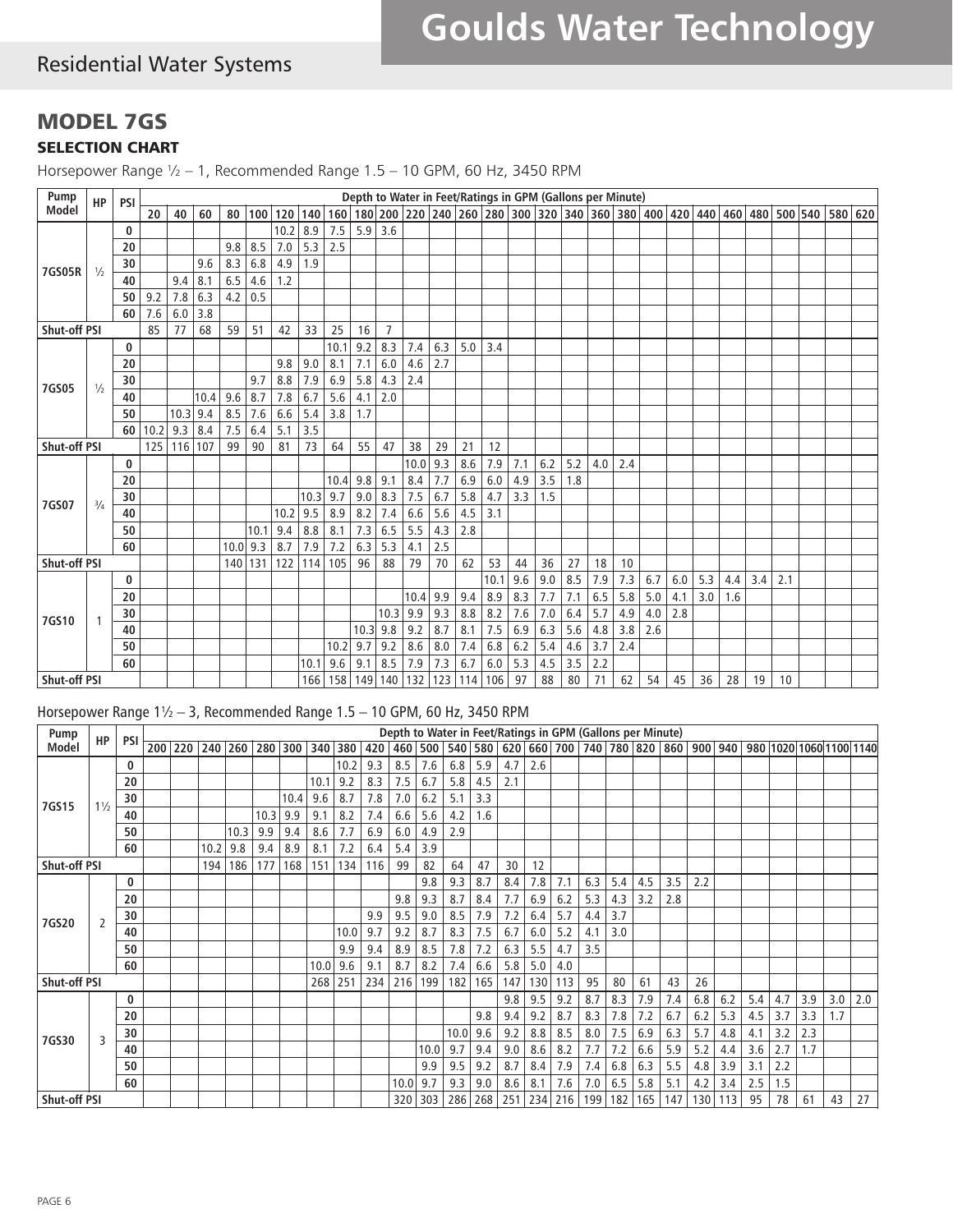# Residential Water Systems

## MODEL 10GS

SELECTION CHART Horsepower Range 1/2 - 3, Recommended Range 3 - 16 GPM, 60 Hz, 3450 RPM

| Pump                |                |          |      |      |      |      |                    |      |      |              |              |              |               |                                         |             |               |             | Depth to Water in Feet/Ratings in GPM (Gallons per Minute) |      |           |      |           |      |      |      |             |      |     |     |     |
|---------------------|----------------|----------|------|------|------|------|--------------------|------|------|--------------|--------------|--------------|---------------|-----------------------------------------|-------------|---------------|-------------|------------------------------------------------------------|------|-----------|------|-----------|------|------|------|-------------|------|-----|-----|-----|
| Model               | HP             | PSI      | 20   | 40   | 60   | 80   | 100                | 120  | 140  | 160          |              |              |               | 180   200   220   240   260   280   300 |             |               |             | 340 380 420                                                |      |           |      | 460   500 | 540  | 580  | 620  | 660         | 700  | 740 | 780 | 820 |
|                     |                | 0        |      |      | 15.6 | 14.0 | 12.4               | 10.4 | 6.5  |              |              |              |               |                                         |             |               |             |                                                            |      |           |      |           |      |      |      |             |      |     |     |     |
|                     |                | 20       | 15.4 | 13.5 | 11.5 | 9.2  | 6.0                |      |      |              |              |              |               |                                         |             |               |             |                                                            |      |           |      |           |      |      |      |             |      |     |     |     |
|                     |                | 30       | 13.0 | 11.1 | 8.0  | 4.0  |                    |      |      |              |              |              |               |                                         |             |               |             |                                                            |      |           |      |           |      |      |      |             |      |     |     |     |
| 10GS05R             | $\frac{1}{2}$  | 40       | 11.0 | 7.9  | 3.0  |      |                    |      |      |              |              |              |               |                                         |             |               |             |                                                            |      |           |      |           |      |      |      |             |      |     |     |     |
|                     |                | 50       | 7.0  |      |      |      |                    |      |      |              |              |              |               |                                         |             |               |             |                                                            |      |           |      |           |      |      |      |             |      |     |     |     |
|                     |                | 60       |      |      |      |      |                    |      |      |              |              |              |               |                                         |             |               |             |                                                            |      |           |      |           |      |      |      |             |      |     |     |     |
| Shut-off PSI        |                |          | 61   | 53   | 44   | 34   | 26                 | 18   | 10   |              |              |              |               |                                         |             |               |             |                                                            |      |           |      |           |      |      |      |             |      |     |     |     |
|                     |                | $\bf{0}$ |      |      |      | 16.0 | 15.3               | 14.3 | 12.8 | 11.3         | 9.0          | 6.4          |               |                                         |             |               |             |                                                            |      |           |      |           |      |      |      |             |      |     |     |     |
|                     |                | 20       |      | 15.9 | 14.9 | 13.8 | 12.5               | 10.8 | 8.3  | 4.8          |              |              |               |                                         |             |               |             |                                                            |      |           |      |           |      |      |      |             |      |     |     |     |
| 10GS05              | $\frac{1}{2}$  | 30       | 15.7 | 14.6 | 13.5 | 12.3 | 10.5               | 7.8  | 4.0  |              |              |              |               |                                         |             |               |             |                                                            |      |           |      |           |      |      |      |             |      |     |     |     |
|                     |                | 40       | 14.5 | 13.4 | 12.0 | 10.3 | 7.5                | 3.0  |      |              |              |              |               |                                         |             |               |             |                                                            |      |           |      |           |      |      |      |             |      |     |     |     |
|                     |                | 50       | 13.0 | 11.5 | 9.8  | 7.2  |                    |      |      |              |              |              |               |                                         |             |               |             |                                                            |      |           |      |           |      |      |      |             |      |     |     |     |
|                     |                | 60       | 11.3 | 9.0  | 6.4  |      |                    |      |      |              |              |              |               |                                         |             |               |             |                                                            |      |           |      |           |      |      |      |             |      |     |     |     |
| Shut-off PSI        |                |          | 89   | 81   | 72   | 63   | 55                 | 46   | 37   | 29           | 20           | 11           |               |                                         |             |               |             |                                                            |      |           |      |           |      |      |      |             |      |     |     |     |
|                     |                | 0        |      |      |      |      |                    | 16.0 | 15.2 | 14.3         | 13.4         | 12.5         | 11.5          | 10.3                                    | 9.0         | 7.0           | 4.0         |                                                            |      |           |      |           |      |      |      |             |      |     |     |     |
|                     |                | 20       |      |      |      |      | 15.8 15.0          | 14.0 | 13.0 | 12.3         | 11.2         | 10.2         | 8.5           | 6.0                                     |             |               |             |                                                            |      |           |      |           |      |      |      |             |      |     |     |     |
| 10GS07              | $\frac{3}{4}$  | 30       |      |      | 15.7 | 14.8 | 13.9               | 12.8 | 12.0 | 11.0         | 9.8          | 8.2          | 5.5           |                                         |             |               |             |                                                            |      |           |      |           |      |      |      |             |      |     |     |     |
|                     |                | 40       |      | 15.6 | 14.7 | 13.8 | 12.7               | 11.9 | 10.8 | 9.7          | 8.1          | 5.2          |               |                                         |             |               |             |                                                            |      |           |      |           |      |      |      |             |      |     |     |     |
|                     |                | 50       | 15.3 | 14.4 | 13.5 | 12.6 | 11.6               | 10.5 | 9.4  | 7.5          | 4.8          |              |               |                                         |             |               |             |                                                            |      |           |      |           |      |      |      |             |      |     |     |     |
|                     |                | 60       | 14.3 | 13.4 | 12.5 | 11.5 | 10.3               | 9.0  | 7.0  | 4.0          |              |              |               |                                         |             |               |             |                                                            |      |           |      |           |      |      |      |             |      |     |     |     |
| <b>Shut-off PSI</b> |                |          | 130  | 121  | 113  | 104  | 95                 | 87   | 78   | 69           | 61           | 52           | 43            | 35                                      | 26          | 17            | 9           |                                                            |      |           |      |           |      |      |      |             |      |     |     |     |
|                     |                | 0<br>20  |      |      |      |      |                    | 15.7 | 14.9 | 15.8<br>14.3 | 15.2<br>13.5 | 14.5<br>12.7 | 13.7<br>11.7  | 12.8<br>10.6                            | 12.0<br>9.6 | 11.0<br>8.1   | 10.0<br>6.5 | 6.7                                                        |      |           |      |           |      |      |      |             |      |     |     |     |
|                     |                | 30       |      |      |      |      | 16.0   15.6   14.8 |      | 14.2 | 13.3         | 12.5         | 11.6         | 10.4          | 9.4                                     | 7.8         | 5.5           | 3.0         |                                                            |      |           |      |           |      |      |      |             |      |     |     |     |
| 10GS10              | -1             | 40       |      |      | 16.0 | 15.5 | 14.7               | 14.1 | 13.2 | 12.4         | 11.5         | 10.3         | 9.1           | 7.4                                     | 5.0         | 3.0           |             |                                                            |      |           |      |           |      |      |      |             |      |     |     |     |
|                     |                | 50       |      |      | 15.3 | 14.6 | 13.9               | 13.0 | 12.3 | 11.3         | 10.1         | 8.9          | 7.0           | 4.3                                     |             |               |             |                                                            |      |           |      |           |      |      |      |             |      |     |     |     |
|                     |                | 60       | 15.8 | 15.2 | 14.5 | 13.7 | 12.8               | 12.0 | 11.0 | 10.0         | 8.6          | 6.7          | 4.0           |                                         |             |               |             |                                                            |      |           |      |           |      |      |      |             |      |     |     |     |
| Shut-off PSI        |                |          | 158  | 150  | 141  | 132  | 124                | 115  | 106  | 98           | 89           | 81           | 72            | 63                                      | 55          | 46            | 37          | 20                                                         |      |           |      |           |      |      |      |             |      |     |     |     |
|                     |                | $\bf{0}$ |      |      |      |      |                    |      |      |              |              |              |               | 15.7                                    | 15.3        | 14.8          | 14.4        | 13.3                                                       | 12.2 | 10.9      | 9.3  | 7.1       | 3.0  |      |      |             |      |     |     |     |
|                     |                | 20       |      |      |      |      |                    |      |      |              | 16.0         | 15.6         | 15.2          | 14.7                                    | 14.3        | 13.7          | 13.2        | 11.9                                                       | 10.6 | 9.0       | 6.5  |           |      |      |      |             |      |     |     |     |
|                     |                | 30       |      |      |      |      |                    |      |      | 15.9         | 15.5         | 15.2         | 14.6          | 14.2                                    | 13.5        | 13.1          | 12.6        | 11.3                                                       | 9.7  | 7.6       | 4.0  |           |      |      |      |             |      |     |     |     |
| 10GS15              | $1\frac{1}{2}$ | 40       |      |      |      |      |                    |      | 15.8 | 15.5         | 15.1         | 14.6         | 14.2          | 13.5                                    | 13.0        | 12.5          | 11.8        | 10.3                                                       | 8.8  | 6.0       |      |           |      |      |      |             |      |     |     |     |
|                     |                | 50       |      |      |      |      |                    | 15.7 | 15.4 | 14.9         | 14.5         | 14.0         | $13.4$   12.8 |                                         | 12.3        | $11.7$   11.0 |             | 9.4                                                        | 7.4  | 3.4       |      |           |      |      |      |             |      |     |     |     |
|                     |                | 60       |      |      |      |      | 15.7               | 15.3 | 14.8 | 14.4         | 13.9         | 13.3         | $12.8$   12.2 |                                         | 11.6        | $10.9$   10.1 |             | 8.1                                                        | 5.6  |           |      |           |      |      |      |             |      |     |     |     |
| Shut-off PSI        |                |          |      |      |      |      | 197                | 188  | 180  | 171          | 162          | 154          | 144           | 136                                     | 128         | 119           | 110         | 93                                                         | 76   | 58        | 41   | 24        | 6    |      |      |             |      |     |     |     |
|                     |                | 0        |      |      |      |      |                    |      |      |              |              |              |               |                                         |             | $16.0$   15.7 |             | 14.9                                                       | 14.2 | 13.4      | 12.4 | 11.4      | 10.0 | 8.2  | 5.8  |             |      |     |     |     |
|                     |                | 20       |      |      |      |      |                    |      |      |              |              |              |               | 15.9                                    | 15.5        | 15.3          | 14.8        | 14.1                                                       | 13.2 | 12.2      | 11.0 | 9.9       | 8.0  | 5.2  |      |             |      |     |     |     |
| 10GS20              | 2              | 30       |      |      |      |      |                    |      |      |              |              |              | 15.8          | 15.4                                    | 15.1        | 14.7          | 14.4        | 13.5                                                       | 12.7 | 11.7      | 10.3 | 8.8       | 6.5  |      |      |             |      |     |     |     |
|                     |                | 40       |      |      |      |      |                    |      |      |              |              | 15.8         | 15.4          | 15.1                                    | 14.7        | 14.4          | 14.0        | 12.9                                                       | 12.2 | 10.9      | 9.5  | 7.8       | 3.9  |      |      |             |      |     |     |     |
|                     |                | 50       |      |      |      |      |                    |      |      | 16.1         | 15.7         | 15.3         | 15.0          | 14.6                                    | 14.2        | 14.0          | 13.4        | 12.5                                                       | 11.5 | 10.1      | 8.5  | 6.0       |      |      |      |             |      |     |     |     |
|                     |                | 60       |      |      |      |      |                    |      | 16.0 | 15.7         | 15.3         | 14.9         | 14.5          | 14.2                                    | 13.8        | 13.4          | 12.8        | 11.8                                                       | 10.7 | 9.1       | 7.2  | 3.4       |      |      |      |             |      |     |     |     |
| <b>Shut-off PSI</b> |                |          |      |      |      |      |                    |      | 225  | 216          | 208          | 199          | 190           | 182                                     | 173         | 164           | 156         | 139                                                        | 121  | 104       | 87   | 69        | 52   | 35   | 17   |             |      |     |     |     |
|                     |                | 0        |      |      |      |      |                    |      |      |              |              |              |               |                                         |             |               |             |                                                            |      | 15.8 15.2 | 14.6 | 14.0      | 13.3 | 12.6 |      | $11.9$ 11.0 | 10.0 | 9.0 | 7.5 | 5.8 |
|                     |                | 20       |      |      |      |      |                    |      |      |              |              |              |               |                                         |             |               |             | 15.7                                                       | 15.1 | 14.5      | 13.9 | 13.2      | 12.5 | 11.8 | 10.9 | 9.9         | 8.8  | 7.2 | 5.4 |     |
| 10GS30              | 3              | 30       |      |      |      |      |                    |      |      |              |              |              |               |                                         |             |               | 15.9        | 15.4                                                       | 14.8 | 14.2      | 13.4 | 12.8      | 12.0 | 11.3 | 10.3 | 9.3         | 8.1  | 6.2 | 3.8 |     |
|                     |                | 40       |      |      |      |      |                    |      |      |              |              |              |               |                                         |             |               | 15.9 15.6   | 15.0                                                       | 14.4 | 13.8      | 13.1 | 12.4      | 11.5 | 10.8 | 9.7  | 8.6         | 7.1  | 4.7 |     |     |
|                     |                | 50       |      |      |      |      |                    |      |      |              |              |              |               | 16.0                                    | 15.8        | 15.6          | 15.3        | 14.7                                                       | 14.1 | 13.3      | 12.7 | 11.9      | 11.0 | 10.2 | 9.1  | 7.8         | 6.0  | 3.0 |     |     |
|                     |                | 60       |      |      |      |      |                    |      |      |              |              |              | 16.0          | 15.8                                    | 15.5        | 15.2          | 14.8        | 14.3                                                       | 13.7 | 12.9      | 12.3 | 11.4      | 10.6 | 9.6  | 8.3  | 6.8         | 4.5  |     |     |     |
| Shut-off PSI        |                |          |      |      |      |      |                    |      |      |              |              |              | 284           | 275                                     | 267         | 258           | 249         | 232                                                        | 215  | 197       | 180  | 163       | 145  | 128  | 111  | 94          | 76   | 59  | 42  | 24  |

### Horsepower Range 5, Recommended Range 3 – 16 GPM, 60 Hz, 3450 RPM

| Pump                | HP | <b>PSI</b> |      | Depth to Water in Feet/Ratings in GPM (Gallons per Minute)<br>540<br>380<br>860<br>940<br>500<br>700<br>740<br>780<br>820<br>980<br>420<br>460<br>660<br>900<br>1020<br>580<br>620<br>15.<br>13.7<br>7.9<br>15.6<br>12.3<br>9.2<br>14.6<br>14.2<br>-<br>13.3<br>10.2<br>12.8<br>11.7<br>6.3<br>13.2<br>7.6<br>3.9<br>14.6<br>13.6<br>12.2<br>11.6<br>10.9<br>16.0<br>15.0<br>10.7<br>14.1<br>9.0<br>6.0<br>6.7<br>5.3<br>14.3<br>12.9<br>11.2<br>9.5<br>15.7<br>13.8<br>13.4<br>8.2<br>4.9<br>12.4<br>10.4<br>14.8<br>1.9<br>3.6<br>15.5<br>10.8<br>9.9<br>5.7<br>16.0<br>15.0<br>12.6<br>14.0<br>13.6<br>13.1<br>8.8<br>14.5<br>7.4<br>1.5<br>10.3<br>13.8<br>12.4<br>9.3<br>15.7<br>15.2<br>13.3<br>12.9<br>6.5<br>4.5<br>14.7<br>14.2<br> 1.8<br>8.0 |      |      |      |      |      |      |      |              |      |     |     |     |     |     |    |  |      |
|---------------------|----|------------|------|---------------------------------------------------------------------------------------------------------------------------------------------------------------------------------------------------------------------------------------------------------------------------------------------------------------------------------------------------------------------------------------------------------------------------------------------------------------------------------------------------------------------------------------------------------------------------------------------------------------------------------------------------------------------------------------------------------------------------------------------------------|------|------|------|------|------|------|------|--------------|------|-----|-----|-----|-----|-----|----|--|------|
| Model               |    |            | 340  |                                                                                                                                                                                                                                                                                                                                                                                                                                                                                                                                                                                                                                                                                                                                                         |      |      |      |      |      |      |      |              |      |     |     |     |     |     |    |  | 1060 |
|                     |    | 0          |      |                                                                                                                                                                                                                                                                                                                                                                                                                                                                                                                                                                                                                                                                                                                                                         |      |      |      |      |      |      |      |              |      |     |     |     |     |     |    |  | 4.3  |
|                     |    | 20         |      |                                                                                                                                                                                                                                                                                                                                                                                                                                                                                                                                                                                                                                                                                                                                                         |      |      |      |      |      |      |      |              |      |     |     |     |     |     |    |  |      |
|                     |    | 30         |      |                                                                                                                                                                                                                                                                                                                                                                                                                                                                                                                                                                                                                                                                                                                                                         |      |      |      |      |      |      |      |              |      |     |     |     |     |     |    |  |      |
| 10GS50R             |    | 40         |      |                                                                                                                                                                                                                                                                                                                                                                                                                                                                                                                                                                                                                                                                                                                                                         |      |      |      |      |      |      |      |              |      |     |     |     |     |     |    |  |      |
|                     |    | 50         |      |                                                                                                                                                                                                                                                                                                                                                                                                                                                                                                                                                                                                                                                                                                                                                         |      |      |      |      |      |      |      |              |      |     |     |     |     |     |    |  |      |
|                     |    | 60         | 15.9 | 15.4                                                                                                                                                                                                                                                                                                                                                                                                                                                                                                                                                                                                                                                                                                                                                    | 14.9 | 14.4 | 14.0 | 13.5 | 13.0 | 12.6 | 12.0 | $\mathbf{1}$ | 10.7 | 9.7 | 8.6 |     | 5.4 | 3.2 |    |  |      |
| <b>Shut-off PSI</b> |    |            | 341  | 324                                                                                                                                                                                                                                                                                                                                                                                                                                                                                                                                                                                                                                                                                                                                                     | 306  | 289  | 272  | 255  | 237  | 220  | 203  | 185          | 168  | 151 | 133 | 116 | 99  | 81  | 64 |  | 29   |

| Pump                | HP | PSI |     |     |      |      |      |      |      |      |      |      |      |      |      | Depth to Water in Feet/Ratings in GPM (Gallons per Minute) |      |                 |      |      |      |      |      |      |      |
|---------------------|----|-----|-----|-----|------|------|------|------|------|------|------|------|------|------|------|------------------------------------------------------------|------|-----------------|------|------|------|------|------|------|------|
| Model               |    |     | 440 | 480 | 520  | 560  | 600  | 640  | 680  | 720  | 760  | 800  | 840  | 880  | 920  | 960                                                        | 1000 | 1040            | 1080 | 1120 | 1160 | 1200 | 1240 | 1280 | 1320 |
|                     |    |     |     |     |      |      |      | 16   | 15.5 |      |      | 14.5 |      | 13.5 |      | 12.5                                                       |      |                 | 10.8 | 10.2 | 9.5  | 8.5  |      | 5.2  |      |
|                     |    | 20  |     |     |      |      | 15.9 | 5.4  | 15.  | 14.8 | 14.5 | 13.9 | 13.4 | 12.9 | 12.4 | 1.9                                                        |      | 10.7            | 10.1 | 9.4  | 8.2  | 6.8  | 4.3  |      |      |
|                     |    | 30  |     |     |      |      | 15.6 | 15.2 | 14.9 | 14.6 | 14.2 | 13.1 |      | 12.6 |      | 1.6                                                        | 11.0 | 10.4            | 9.8  | 8.8  | 7.5  | 6.0  | 3.0  |      |      |
| 10GS50              |    | 40  |     |     |      | 15.8 | 15.3 |      | 14.7 | 14.4 | 13.8 | 13.3 | 2.8  | 12.3 | 1.8  |                                                            | 10.6 | 10.0            | 9.2  | 7.9  | 6.6  | 4.1  |      |      |      |
|                     |    | 50  |     |     |      | 15.5 | 15.2 | 14.9 | 14.6 | 14.  | 3.6  | 13.0 | 12.5 | 12.7 |      | 10.9                                                       | 10.3 | 9.7             | 8.6  | 7.3  | 5.6  |      |      |      |      |
|                     |    | 60  |     |     | 15.7 |      | 15.0 | 14.7 | 14.3 |      |      | 12.  |      |      |      | 10.5                                                       | 9.9  | 9.0             | 7.7  | 6.5  | 3.2  |      |      |      |      |
| <b>Shut-off PSI</b> |    |     |     |     | 346  | 329  | 312  | 294  | 277  | 260  | 242  | 225  | 208  | 191  | 173  | 156                                                        | 139  | 12 <sup>1</sup> | 104  | 87   | 69   |      | २५   |      |      |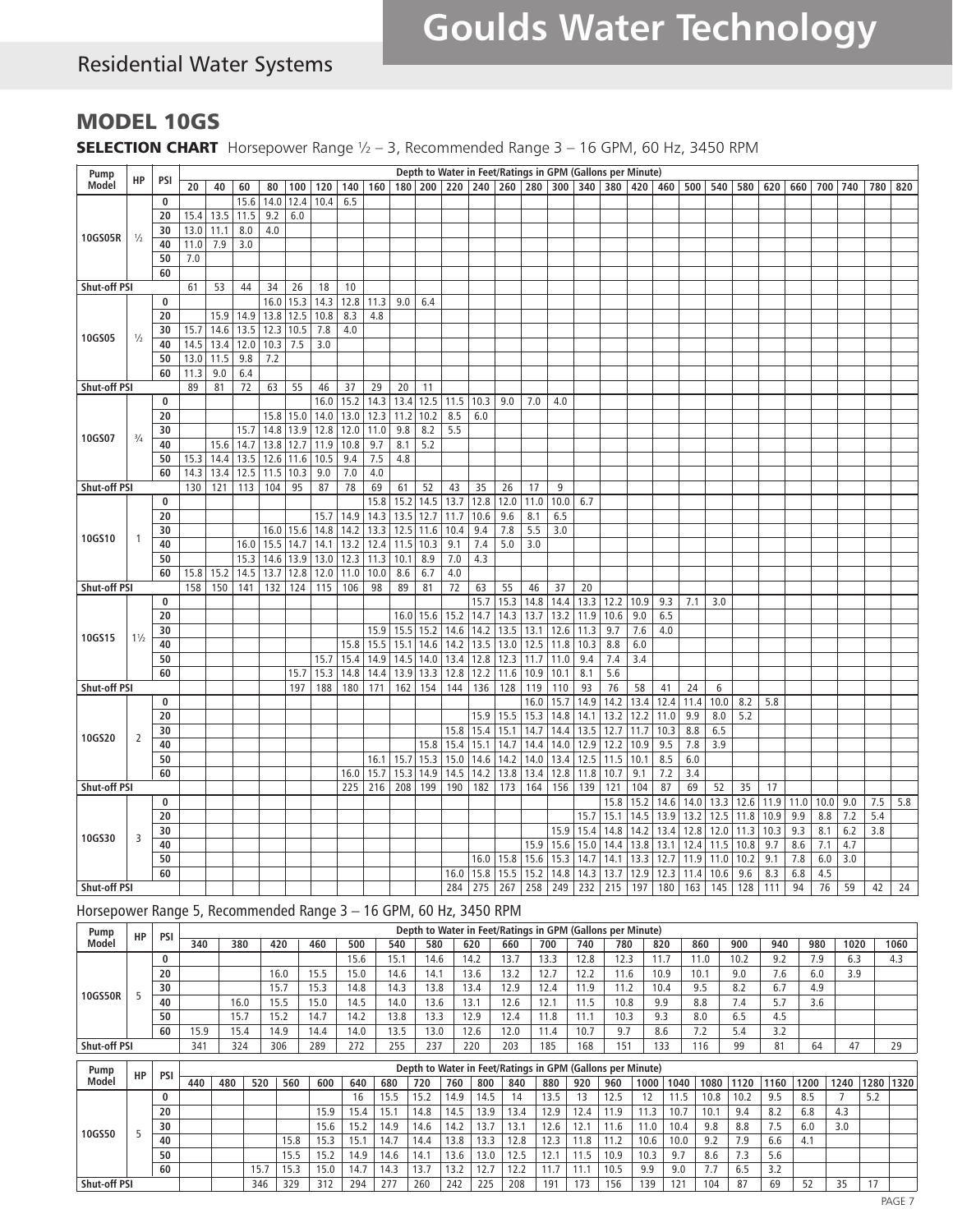### Residential Water Systems

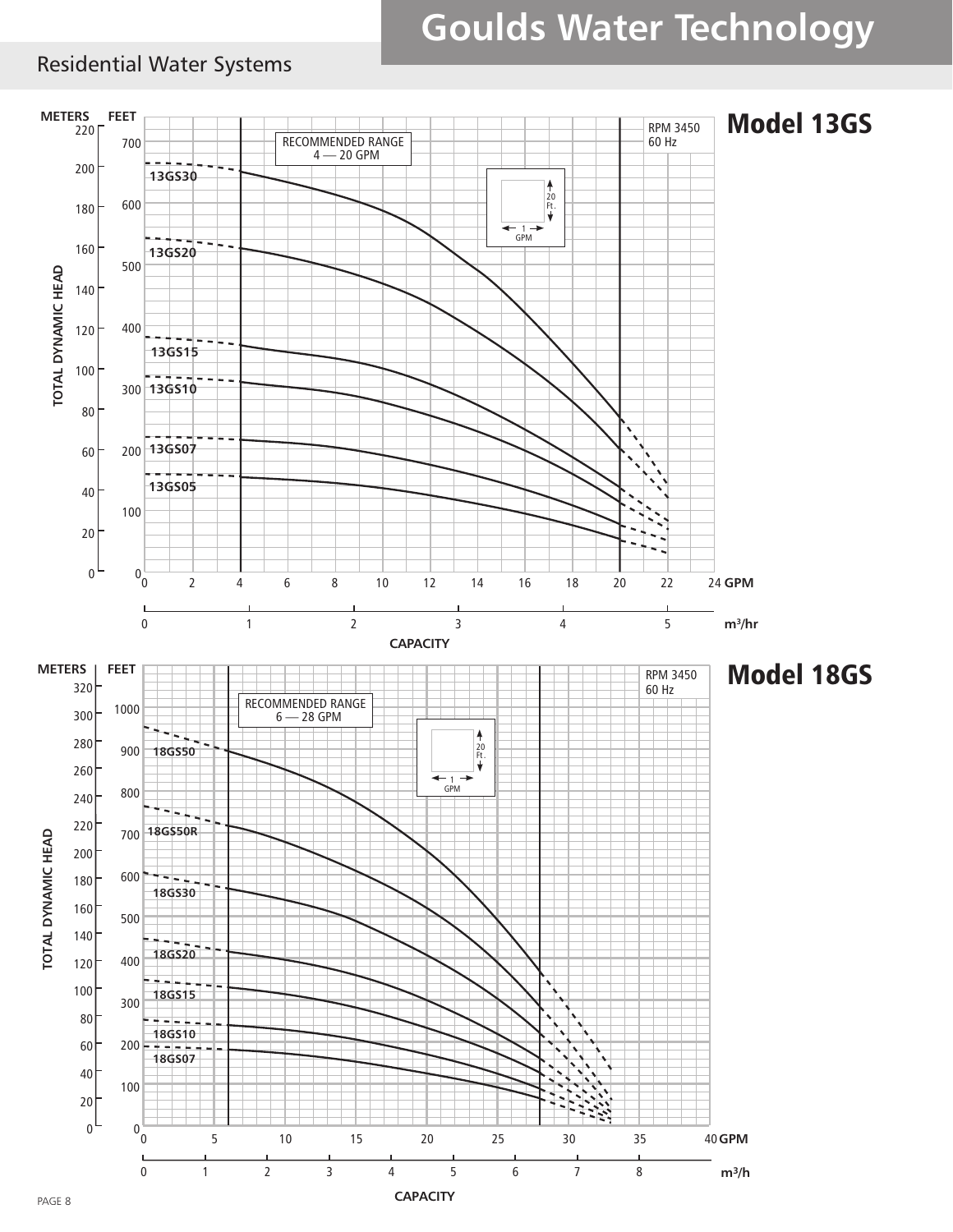# MODEL 13GS

#### SELECTION CHART

Horsepower Range ½ – 3, Recommended Range 4 – 20 GPM, 60 Hz, 3450 RPM

| Pump         |                |            |     |                 |      |                                    |                |             |      |                                                                              |     |                |                          |           |                  |           | Depth to Water in Feet/Ratings in GPM (Gallons per Minute)  |      |                                                                                      |     |      |           |     |     |     |  |                                                                                                 |  |
|--------------|----------------|------------|-----|-----------------|------|------------------------------------|----------------|-------------|------|------------------------------------------------------------------------------|-----|----------------|--------------------------|-----------|------------------|-----------|-------------------------------------------------------------|------|--------------------------------------------------------------------------------------|-----|------|-----------|-----|-----|-----|--|-------------------------------------------------------------------------------------------------|--|
| <b>Model</b> | HP             | <b>PSI</b> | 20  | 40              | 60   | 80                                 |                |             |      |                                                                              |     |                |                          |           |                  |           |                                                             |      |                                                                                      |     |      |           |     |     |     |  | 100 120 140 160 160 200 220 240 260 280 300 340 380 420 460 500 540 580 620 660 700 740 780 820 |  |
|              |                | 0          |     |                 | 19.0 | 17.5                               |                | $15.3$ 12.5 | 8.2  |                                                                              |     |                |                          |           |                  |           |                                                             |      |                                                                                      |     |      |           |     |     |     |  |                                                                                                 |  |
|              |                | 20         |     | 18.8 16.5 14.5  |      | $12.0$ 8.0                         |                |             |      |                                                                              |     |                |                          |           |                  |           |                                                             |      |                                                                                      |     |      |           |     |     |     |  |                                                                                                 |  |
|              |                | 30         |     | 16.0 13.4 11.0  |      | 4.1                                |                |             |      |                                                                              |     |                |                          |           |                  |           |                                                             |      |                                                                                      |     |      |           |     |     |     |  |                                                                                                 |  |
| 13GS05       | $\frac{1}{2}$  | 40         |     | 13.3 10.6 4.0   |      |                                    |                |             |      |                                                                              |     |                |                          |           |                  |           |                                                             |      |                                                                                      |     |      |           |     |     |     |  |                                                                                                 |  |
|              |                | 50         | 9.8 |                 |      |                                    |                |             |      |                                                                              |     |                |                          |           |                  |           |                                                             |      |                                                                                      |     |      |           |     |     |     |  |                                                                                                 |  |
|              |                | 60         |     |                 |      |                                    |                |             |      |                                                                              |     |                |                          |           |                  |           |                                                             |      |                                                                                      |     |      |           |     |     |     |  |                                                                                                 |  |
| Shut-off PSI |                |            | 60  | 52              | 43   | 35                                 | 26             | 17          | 9    |                                                                              |     |                |                          |           |                  |           |                                                             |      |                                                                                      |     |      |           |     |     |     |  |                                                                                                 |  |
|              |                | 0          |     |                 |      | 19.7                               | 18.5 17.0      |             |      | 15.0 13.2 11.5 8.5                                                           |     |                |                          |           |                  |           |                                                             |      |                                                                                      |     |      |           |     |     |     |  |                                                                                                 |  |
|              |                | 20         |     | 19.4 18.0       |      | 16.4 14.8 12.9                     |                |             | 10.5 | 6.0                                                                          |     |                |                          |           |                  |           |                                                             |      |                                                                                      |     |      |           |     |     |     |  |                                                                                                 |  |
|              |                |            |     | 18.9 17.5 16.0  |      | 14.6 12.5 10.0                     |                |             | 5.0  |                                                                              |     |                |                          |           |                  |           |                                                             |      |                                                                                      |     |      |           |     |     |     |  |                                                                                                 |  |
| 13GS07       | $\frac{3}{4}$  | 30         |     |                 |      |                                    |                |             |      |                                                                              |     |                |                          |           |                  |           |                                                             |      |                                                                                      |     |      |           |     |     |     |  |                                                                                                 |  |
|              |                | 40         |     | 17.4 15.9 14.4  |      | $12.4$ 9.7                         |                | 4.0         |      |                                                                              |     |                |                          |           |                  |           |                                                             |      |                                                                                      |     |      |           |     |     |     |  |                                                                                                 |  |
|              |                | 50         |     | 15.4 13.8 12.0  |      | 9.5                                |                |             |      |                                                                              |     |                |                          |           |                  |           |                                                             |      |                                                                                      |     |      |           |     |     |     |  |                                                                                                 |  |
|              |                | 60         |     | $13.2$ 11.5 8.5 |      |                                    |                |             |      |                                                                              |     |                |                          |           |                  |           |                                                             |      |                                                                                      |     |      |           |     |     |     |  |                                                                                                 |  |
| Shut-off PSI |                |            | 86  | 78              | 69   | 61                                 | 52             | 43          | 35   | 26                                                                           | 17  | 8              |                          |           |                  |           |                                                             |      |                                                                                      |     |      |           |     |     |     |  |                                                                                                 |  |
|              |                | 0          |     |                 |      |                                    |                | 19.6        | 18.4 | $17.6$ 16.6 15.4 14.1 12.8 11.4 9.5                                          |     |                |                          |           |                  |           | 6.0                                                         |      |                                                                                      |     |      |           |     |     |     |  |                                                                                                 |  |
|              |                | 20         |     |                 |      | 20.0 19.4 18.5 17.2                |                |             | 16.3 | $15.0$ 13.8 12.5 11.0 8.5                                                    |     |                |                          |           | 4.0              |           |                                                             |      |                                                                                      |     |      |           |     |     |     |  |                                                                                                 |  |
| 13GS10       |                | 30         |     | 20.0 19.2       |      |                                    | 18.2 17.1 15.8 |             | 14.7 | 13.6 12.2 10.5 7.5                                                           |     |                |                          |           |                  |           |                                                             |      |                                                                                      |     |      |           |     |     |     |  |                                                                                                 |  |
|              |                | 40         |     | 19.9 19.0 18.0  |      | 17.0 15.7 14.6                     |                |             |      | 13.5 12.0 10.1                                                               |     | 7.3            |                          |           |                  |           |                                                             |      |                                                                                      |     |      |           |     |     |     |  |                                                                                                 |  |
|              |                | 50         |     | 18.8 17.8 16.8  |      | 15.5 14.5 13.0                     |                |             | 11.6 | 9.9                                                                          | 7.0 |                |                          |           |                  |           |                                                             |      |                                                                                      |     |      |           |     |     |     |  |                                                                                                 |  |
|              |                | 60         |     |                 |      | 17.6 16.6 15.4 14.1 12.8 11.4      |                |             | 9.5  | 6.0                                                                          |     |                |                          |           |                  |           |                                                             |      |                                                                                      |     |      |           |     |     |     |  |                                                                                                 |  |
| Shut-off PSI |                |            | 128 | 119 110         |      | 102                                | 93             | 84          | 76   | 67                                                                           | 58  | 50             | 41                       | 32        | 24               | 15        | 6                                                           |      |                                                                                      |     |      |           |     |     |     |  |                                                                                                 |  |
|              |                | 0          |     |                 |      |                                    |                |             | 19.7 |                                                                              |     | 18.9 18.2 17.3 | 16.3 15.2                |           | $14.2$           | 13.2 12.1 |                                                             | 8.7  |                                                                                      |     |      |           |     |     |     |  |                                                                                                 |  |
|              |                | 20         |     |                 |      |                                    |                | 19.5 18.4   |      | $\left  17.9 \right  17.0 \left  16.0 \right  15.1 \left  14.1 \right  12.9$ |     |                |                          |           | 11.8 10.2        |           | 8.8                                                         |      |                                                                                      |     |      |           |     |     |     |  |                                                                                                 |  |
| 13GS15       | $1\frac{1}{2}$ | 30         |     |                 | 20.2 |                                    | 19.4 18.6      | 17.6        |      | 16.8 15.8 14.9 14.0 12.6 11.5                                                |     |                |                          |           | 9.9              | 7.9       | 4.0                                                         |      |                                                                                      |     |      |           |     |     |     |  |                                                                                                 |  |
|              |                | 40         |     | 20.0 19.3       |      | 18.5 17.5 16.6                     |                |             |      | 15.7 14.8 13.9 12.5 11.4 9.5                                                 |     |                |                          |           | 7.3              | 4.0       |                                                             |      |                                                                                      |     |      |           |     |     |     |  |                                                                                                 |  |
|              |                | 50         |     | 20.0 19.1 18.3  |      | 17.4 16.4 15.5 14.5 13.6 12.3 11.0 |                |             |      |                                                                              |     |                | 9.2                      | 6.3       |                  |           |                                                             |      |                                                                                      |     |      |           |     |     |     |  |                                                                                                 |  |
|              |                | 60         |     | 18.9 18.2 17.3  |      | 16.3 15.2 14.2                     |                |             |      | 13.3 12.1 11.0                                                               |     | 8.7            | 5.6                      |           |                  |           |                                                             |      |                                                                                      |     |      |           |     |     |     |  |                                                                                                 |  |
| Shut-off PSI |                |            | 156 | 147 139         |      |                                    | 130 121 113    |             | 104  | 95                                                                           | 87  | 78             | 69                       | 61        | 52               | 43        | 35                                                          | 17   |                                                                                      |     |      |           |     |     |     |  |                                                                                                 |  |
|              |                | 0          |     |                 |      |                                    |                |             |      |                                                                              |     | 20.0           |                          |           |                  |           | 19.5  19.0  18.3  17.9  17.2  15.8  14.4  12.6   10.5   7.7 |      |                                                                                      |     |      |           |     |     |     |  |                                                                                                 |  |
|              |                | 20         |     |                 |      |                                    |                |             |      |                                                                              |     |                | 19.8 19.4 18.8 18.2 17.6 |           |                  |           | 17.0 16.3 15.6                                              | 14.1 | 12.4 10.2                                                                            |     | 6.8  |           |     |     |     |  |                                                                                                 |  |
|              |                | 30         |     |                 |      |                                    |                |             | 19.7 |                                                                              |     |                |                          |           |                  |           | 19.3 18.7 18.2 17.4 16.8 16.2 15.5 14.8                     | 13.1 | 11.1 8.8                                                                             |     |      |           |     |     |     |  |                                                                                                 |  |
| 13GS20       | 2              | 40         |     |                 |      |                                    |                | 19.6   19.2 |      |                                                                              |     |                |                          |           |                  |           | 18.6 18.1 17.3 16.7 16.1 15.4 14.7 13.8 12.0                |      | 9.8                                                                                  | 6.0 |      |           |     |     |     |  |                                                                                                 |  |
|              |                | 50         |     |                 |      |                                    | 20.1 19.5 19.1 |             |      | $ 18.4 18.0 17.2 16.6 16.0 15.2 14.6 13.7 12.9 $                             |     |                |                          |           |                  |           |                                                             | 10.8 | 8.5                                                                                  |     |      |           |     |     |     |  |                                                                                                 |  |
|              |                | 60         |     |                 | 20.0 |                                    | 19.5 19.0      | 18.3        |      | 17.9 17.2 16.5 15.8 15.1 14.4                                                |     |                |                          |           | 13.6 12.6 11.5   |           |                                                             | 9.2  | 5.0                                                                                  |     |      |           |     |     |     |  |                                                                                                 |  |
| Shut-off PSI |                |            |     |                 | 206  | 198                                | 189            | 180         | 172  |                                                                              |     | 163 155 146    | 137   129                |           | 120              | 111   103 |                                                             | 85   | 68                                                                                   | 51  | 33   | 16        |     |     |     |  |                                                                                                 |  |
|              |                | 0          |     |                 |      |                                    |                |             |      |                                                                              |     |                |                          |           |                  |           | 19.8 19.4 18.9 18.0                                         |      | $\left  17.1 \right  16.0 \left  14.6 \right  13.5 \left  11.9 \right  10.0 \right $ |     |      |           |     |     | 7.3 |  |                                                                                                 |  |
|              |                | 20         |     |                 |      |                                    |                |             |      |                                                                              |     |                |                          | 19.6 19.2 |                  |           | 18.9 18.3 17.9                                              | 17.0 | 15.9 14.7                                                                            |     |      | 13.3 11.8 | 9.7 | 6.9 |     |  |                                                                                                 |  |
|              |                | 30         |     |                 |      |                                    |                |             |      |                                                                              |     |                |                          |           |                  |           | 20.0 19.5 19.1 18.8 18.2 17.8 17.4                          | 16.4 | 15.2 13.9 12.3 10.5                                                                  |     |      |           | 8.3 | 4.0 |     |  |                                                                                                 |  |
| 13GS30       | 3              | 40         |     |                 |      |                                    |                |             |      |                                                                              |     |                |                          |           |                  |           | 20.0 19.4 19.1 18.7 18.2 17.8 17.3 16.8 15.6                |      | $14.5$ 13.0 11.4                                                                     |     |      | 9.5       | 6.0 |     |     |  |                                                                                                 |  |
|              |                | 50         |     |                 |      |                                    |                |             | 19.9 | 19.5 19.0 18.6 18.1 17.7                                                     |     |                |                          |           | $17.2$ 16.7 16.1 |           |                                                             |      | 14.9 13.7 12.0                                                                       |     | 10.1 | 7.9       |     |     |     |  |                                                                                                 |  |
|              |                | 60         |     |                 |      |                                    |                | 19.8        | 19.4 |                                                                              |     |                |                          |           |                  |           | 18.9 18.5 18.0 17.5 17.1 16.6 16.0 15.4 14.2                |      | 12.9 11.0                                                                            |     | 9.0  | 5.0       |     |     |     |  |                                                                                                 |  |
| Shut-off PSI |                |            |     |                 |      |                                    |                |             |      |                                                                              |     |                |                          |           |                  |           | 235 226 217 209 200 191 183 174 165 157 139 122             |      |                                                                                      | 104 | 87   | 70        | 53  | 35  | 18  |  |                                                                                                 |  |
|              |                |            |     |                 |      |                                    |                |             |      |                                                                              |     |                |                          |           |                  |           |                                                             |      |                                                                                      |     |      |           |     |     |     |  |                                                                                                 |  |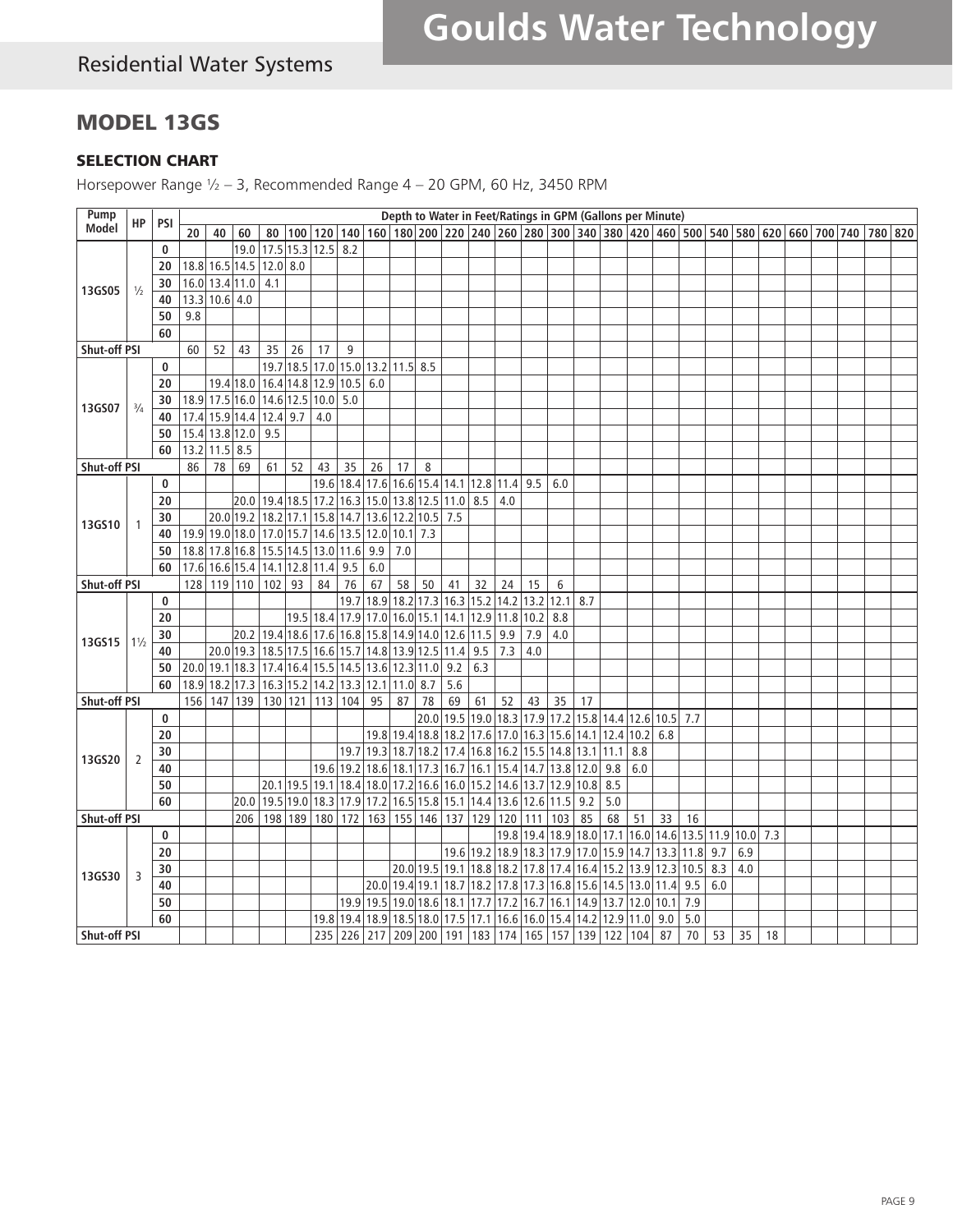# Residential Water Systems

# MODEL 18GS

#### SELECTION CHART

Horsepower Range  $\frac{3}{4}$  – 5, Recommended Range 6 – 28 GPM, 60 Hz, 3450 RPM

| Pump<br>Model                         |               | $HP$   PSI | Depth to Water in Feet/Ratings in GPM (Gallons per Minute) |     |                         |    |                                                                  |    |                                    |                 |    |                |    |    |     |                                                                      |    |    |                                                                                             |    |    |    |    |  |  |  |  |  |  |                                                                                                                                                          |  |
|---------------------------------------|---------------|------------|------------------------------------------------------------|-----|-------------------------|----|------------------------------------------------------------------|----|------------------------------------|-----------------|----|----------------|----|----|-----|----------------------------------------------------------------------|----|----|---------------------------------------------------------------------------------------------|----|----|----|----|--|--|--|--|--|--|----------------------------------------------------------------------------------------------------------------------------------------------------------|--|
|                                       |               |            | 20 <sub>1</sub>                                            | 40  | 60                      |    |                                                                  |    |                                    |                 |    |                |    |    |     |                                                                      |    |    |                                                                                             |    |    |    |    |  |  |  |  |  |  | 80   100   120   140   160   180   200   220   240   260   280   300   340   380   420   460   500   540   580   620   660   700   740   780   820   860 |  |
|                                       |               | 0          |                                                            |     |                         |    | 28.2 26.5 24.0 21.0 17.9 13.5                                    |    |                                    |                 |    |                |    |    |     |                                                                      |    |    |                                                                                             |    |    |    |    |  |  |  |  |  |  |                                                                                                                                                          |  |
|                                       |               | 20         |                                                            |     |                         |    | 27.7 25.9 23.0 20.0 16.5 10.8                                    |    |                                    |                 |    |                |    |    |     |                                                                      |    |    |                                                                                             |    |    |    |    |  |  |  |  |  |  |                                                                                                                                                          |  |
| 18GS07                                | $\frac{3}{4}$ | 30         |                                                            |     | 25.0 22.0 18.8 15.7 9.5 |    |                                                                  |    |                                    |                 |    |                |    |    |     |                                                                      |    |    |                                                                                             |    |    |    |    |  |  |  |  |  |  |                                                                                                                                                          |  |
|                                       |               | 40         |                                                            |     | 22.2 18.9 15.1 9.0      |    |                                                                  |    |                                    |                 |    |                |    |    |     |                                                                      |    |    |                                                                                             |    |    |    |    |  |  |  |  |  |  |                                                                                                                                                          |  |
|                                       |               | 50         | 18.4 15.0 7.5                                              |     |                         |    |                                                                  |    |                                    |                 |    |                |    |    |     |                                                                      |    |    |                                                                                             |    |    |    |    |  |  |  |  |  |  |                                                                                                                                                          |  |
|                                       |               | 60         | 13.5                                                       | 5.0 |                         |    |                                                                  |    |                                    |                 |    |                |    |    |     |                                                                      |    |    |                                                                                             |    |    |    |    |  |  |  |  |  |  |                                                                                                                                                          |  |
| Shut-off PSI                          |               |            | 74                                                         | 66  | 58                      | 49 | 40                                                               | 32 | 23                                 | 14              |    |                |    |    |     |                                                                      |    |    |                                                                                             |    |    |    |    |  |  |  |  |  |  |                                                                                                                                                          |  |
|                                       |               | 0          |                                                            |     |                         |    |                                                                  |    | 27.0 25.5 23.6 21.2 18.8 15.9 12.0 |                 |    |                |    |    |     |                                                                      |    |    |                                                                                             |    |    |    |    |  |  |  |  |  |  |                                                                                                                                                          |  |
| 18GS10                                |               | 20         |                                                            |     |                         |    | 28.0 26.6 25.1 22.7 20.0 17.6 14.0 10.0                          |    |                                    |                 |    |                |    |    |     |                                                                      |    |    |                                                                                             |    |    |    |    |  |  |  |  |  |  |                                                                                                                                                          |  |
|                                       | -1            | 30         | $27.9$ 26.1 24.3 22.2 19.8 17.1 13.8 8.3                   |     |                         |    |                                                                  |    |                                    |                 |    |                |    |    |     |                                                                      |    |    |                                                                                             |    |    |    |    |  |  |  |  |  |  |                                                                                                                                                          |  |
|                                       |               | 40         |                                                            |     |                         |    | 26.0 24.1 22.0 19.7 17.0 13.1 8.0                                |    |                                    |                 |    |                |    |    |     |                                                                      |    |    |                                                                                             |    |    |    |    |  |  |  |  |  |  |                                                                                                                                                          |  |
|                                       |               | 50         |                                                            |     |                         |    | 24.0 22.0 19.1 16.5 13.0 7.1                                     |    |                                    |                 |    |                |    |    |     |                                                                      |    |    |                                                                                             |    |    |    |    |  |  |  |  |  |  |                                                                                                                                                          |  |
|                                       |               | 60         |                                                            |     | 21.0 18.6 15.8 12.0     |    |                                                                  |    |                                    |                 |    |                |    |    |     |                                                                      |    |    |                                                                                             |    |    |    |    |  |  |  |  |  |  |                                                                                                                                                          |  |
| Shut-off PSI                          |               |            | 103                                                        | 94  | 86                      | 77 | 68                                                               | 60 | 51                                 | 42              | 34 | 25             | 16 |    |     |                                                                      |    |    |                                                                                             |    |    |    |    |  |  |  |  |  |  |                                                                                                                                                          |  |
|                                       |               | 0          |                                                            |     |                         |    |                                                                  |    |                                    |                 |    |                |    |    |     | 28.4 27.2 26.0 24.8 23.0 21.4 19.6 17.5 15.0 12.1                    |    |    |                                                                                             |    |    |    |    |  |  |  |  |  |  |                                                                                                                                                          |  |
|                                       |               | 20         |                                                            |     |                         |    | 27.8 26.8 25.4 24.0 22.2 20.6 18.8 16.7 14.0 10.0                |    |                                    |                 |    |                |    |    |     |                                                                      |    |    |                                                                                             |    |    |    |    |  |  |  |  |  |  |                                                                                                                                                          |  |
|                                       |               |            |                                                            |     | 27.7                    |    | $[26.5]$ 25.3 $[23.8]$ 22.0 $[20.2]$ 18.5 $[16.1]$ 13.5 $[10.0]$ |    |                                    |                 |    |                |    |    |     |                                                                      |    |    |                                                                                             |    |    |    |    |  |  |  |  |  |  |                                                                                                                                                          |  |
| 18GS15 11 <sup>1</sup> / <sub>2</sub> |               | 30         |                                                            |     |                         |    | 27.5 26.3 25.0 23.6 22.0 20.1 18.1 16.0 13.1 9.5                 |    |                                    |                 |    |                |    |    |     |                                                                      |    |    |                                                                                             |    |    |    |    |  |  |  |  |  |  |                                                                                                                                                          |  |
|                                       |               | 40         |                                                            |     |                         |    |                                                                  |    |                                    |                 |    |                |    |    |     |                                                                      |    |    |                                                                                             |    |    |    |    |  |  |  |  |  |  |                                                                                                                                                          |  |
|                                       |               | 50         | $[27.6]26.4]25.0[23.4]21.8[20.0]18.0[15.5]13.0]9.2$        |     |                         |    | 26.0 24.6 23.0 21.2 19.5 17.5 15.0 12.0 7.9                      |    |                                    |                 |    |                |    |    |     |                                                                      |    |    |                                                                                             |    |    |    |    |  |  |  |  |  |  |                                                                                                                                                          |  |
|                                       |               | 60         |                                                            |     |                         |    |                                                                  |    |                                    |                 | 74 |                |    |    |     |                                                                      |    |    |                                                                                             |    |    |    |    |  |  |  |  |  |  |                                                                                                                                                          |  |
| Shut-off PSI                          |               |            |                                                            |     |                         |    | 143 134 126 117 108 100 91                                       |    |                                    | 82<br>28.0 27.1 |    | 65             | 56 | 48 | 39  | 30<br>26.2 25.1 24.0 22.9 21.4 20.0 16.8 12.8                        | 22 |    |                                                                                             |    |    |    |    |  |  |  |  |  |  |                                                                                                                                                          |  |
| 18GS20                                |               | 0          |                                                            |     |                         |    |                                                                  |    |                                    |                 |    |                |    |    |     | 27.8 26.8 25.8 24.6 23.7 22.6 21.0 19.5 18.0 16.0 11.6               |    |    |                                                                                             |    |    |    |    |  |  |  |  |  |  |                                                                                                                                                          |  |
|                                       |               | 20         |                                                            |     |                         |    |                                                                  |    |                                    |                 |    |                |    |    |     |                                                                      |    |    |                                                                                             |    |    |    |    |  |  |  |  |  |  |                                                                                                                                                          |  |
|                                       | 2             | 30         |                                                            |     |                         |    |                                                                  |    |                                    |                 |    |                |    |    |     | 27.5 26.5 25.5 24.5 23.3 22.1 20.6 19.0 17.5 15.8 13.6 6.5           |    |    |                                                                                             |    |    |    |    |  |  |  |  |  |  |                                                                                                                                                          |  |
|                                       |               | 40         |                                                            |     |                         |    |                                                                  |    |                                    |                 |    |                |    |    |     | 28.5 27.4 26.4 25.4 24.4 23.2 22.0 20.5 18.9 17.4 15.7 13.5 11.0     |    |    |                                                                                             |    |    |    |    |  |  |  |  |  |  |                                                                                                                                                          |  |
|                                       |               | 50         |                                                            |     |                         |    |                                                                  |    |                                    |                 |    |                |    |    |     | 28.0 27.2 26.2 25.3 24.3 23.0 21.8 20.3 18.7 17.0 15.3 13.1 10.5 6.0 |    |    |                                                                                             |    |    |    |    |  |  |  |  |  |  |                                                                                                                                                          |  |
|                                       |               | 60         |                                                            |     |                         |    | 28.0 27.1 26.2 25.1 24.0 22.9 21.4 20.0 18.3 16.8 14.8 12.8      |    |                                    |                 |    |                |    |    | 9.5 |                                                                      |    |    |                                                                                             |    |    |    |    |  |  |  |  |  |  |                                                                                                                                                          |  |
| Shut-off PSI                          |               |            | 183                                                        |     |                         |    | 174   165   157   148   139   131                                |    |                                    |                 |    | 122 113 105 96 |    | 87 | 79  | 70                                                                   | 61 | 44 | 27                                                                                          |    |    |    |    |  |  |  |  |  |  |                                                                                                                                                          |  |
|                                       |               | 0          |                                                            |     |                         |    |                                                                  |    |                                    |                 |    |                |    |    |     |                                                                      |    |    | 28.0 27.4 26.7 26.0 25.0 23.5 21.5 19.2 16.9 14.2 10.5                                      |    |    |    |    |  |  |  |  |  |  |                                                                                                                                                          |  |
|                                       |               | 20         |                                                            |     |                         |    |                                                                  |    |                                    |                 |    |                |    |    |     |                                                                      |    |    | 27.7 27.0 26.3 25.8 24.9 24.0 23.0 21.0 18.9 16.5 13.5 9.0                                  |    |    |    |    |  |  |  |  |  |  |                                                                                                                                                          |  |
| 18GS30                                | 3             | 30         |                                                            |     |                         |    |                                                                  |    |                                    |                 |    |                |    |    |     |                                                                      |    |    | 27.6 26.9 26.2 25.5 24.8 23.9 22.9 21.9 19.8 17.5 14.9 11.2                                 |    |    |    |    |  |  |  |  |  |  |                                                                                                                                                          |  |
|                                       |               | 40         |                                                            |     |                         |    |                                                                  |    |                                    |                 |    |                |    |    |     |                                                                      |    |    | 27.5 26.9 26.2 25.4 24.6 23.8 22.8 21.8 20.9 18.5 16.0 13.3 8.0                             |    |    |    |    |  |  |  |  |  |  |                                                                                                                                                          |  |
|                                       |               | 50         |                                                            |     |                         |    |                                                                  |    |                                    |                 |    |                |    |    |     |                                                                      |    |    | 27.4 26.8 26.0 25.2 24.5 23.6 22.6 21.7 20.6 19.5 17.3 14.5 11.0                            |    |    |    |    |  |  |  |  |  |  |                                                                                                                                                          |  |
|                                       |               | 60         |                                                            |     |                         |    |                                                                  |    |                                    |                 |    |                |    |    |     |                                                                      |    |    | 28.0 27.4 26.7 26.0 25.0 24.3 23.5 22.5 21.5 20.5 19.2 18.0 15.7 12.8 7.0                   |    |    |    |    |  |  |  |  |  |  |                                                                                                                                                          |  |
| Shut-off PSI                          |               |            |                                                            |     |                         |    |                                                                  |    |                                    |                 |    |                |    |    |     | 225 216 208 199 190 182 173 164 156 147 139 130 113                  |    |    | 95                                                                                          | 78 | 61 | 43 | 26 |  |  |  |  |  |  |                                                                                                                                                          |  |
|                                       |               | 0          |                                                            |     |                         |    |                                                                  |    |                                    |                 |    |                |    |    |     |                                                                      |    |    | 27.7 26.6 25.4 24.0 22.5 20.8 19.0 16.9 14.5 11.7 8.1                                       |    |    |    |    |  |  |  |  |  |  |                                                                                                                                                          |  |
|                                       |               | 20         |                                                            |     |                         |    |                                                                  |    |                                    |                 |    |                |    |    |     |                                                                      |    |    | 27.6 27.0 26.4 25.2 23.8 22.2 20.5 18.7 16.6 14.1 11.2 7.4                                  |    |    |    |    |  |  |  |  |  |  |                                                                                                                                                          |  |
| 18GS50R                               | 5             | 30         |                                                            |     |                         |    |                                                                  |    |                                    |                 |    |                |    |    |     |                                                                      |    |    | 28.0 27.5 26.9 26.3 25.7 24.4 22.9 21.3 19.5 17.5 15.2 12.5 9.1                             |    |    |    |    |  |  |  |  |  |  |                                                                                                                                                          |  |
|                                       |               | 40         |                                                            |     |                         |    |                                                                  |    |                                    |                 |    |                |    |    |     |                                                                      |    |    | 27.9 27.4 26.8 26.2 25.6 25.0 23.5 22.0 20.3 18.4 16.2 13.7 10.6 6.7                        |    |    |    |    |  |  |  |  |  |  |                                                                                                                                                          |  |
|                                       |               | ${\bf 50}$ |                                                            |     |                         |    |                                                                  |    |                                    |                 |    |                |    |    |     |                                                                      |    |    | 27.9 27.3 26.7 26.1 25.5 24.8 24.1 22.7 21.0 19.2 17.2 14.8 12.0 8.5                        |    |    |    |    |  |  |  |  |  |  |                                                                                                                                                          |  |
|                                       |               | 60         |                                                            |     |                         |    |                                                                  |    |                                    |                 |    |                |    |    |     |                                                                      |    |    | 27.8 27.2 26.7 26.1 25.4 24.7 24.0 23.3 21.7 20.0 18.1 15.9 13.3 10.1 6.0                   |    |    |    |    |  |  |  |  |  |  |                                                                                                                                                          |  |
| Shut-off PSI                          |               |            |                                                            |     |                         |    |                                                                  |    |                                    |                 |    |                |    |    |     |                                                                      |    |    | 261 252 244 235 226 218 209 200 183 166 148 131 114 96 79 62 44 27                          |    |    |    |    |  |  |  |  |  |  |                                                                                                                                                          |  |
|                                       |               | 0          |                                                            |     |                         |    |                                                                  |    |                                    |                 |    |                |    |    |     |                                                                      |    |    |                                                                                             |    |    |    |    |  |  |  |  |  |  | 27.9 26.8 25.8 24.8 23.7 22.6 21.2 19.9 18.4 16.8 14.8 12.4 9.7                                                                                          |  |
|                                       |               | 20         |                                                            |     |                         |    |                                                                  |    |                                    |                 |    |                |    |    |     |                                                                      |    |    | $[27.5]26.6]25.6[24.5]23.3[22.2]21.0[19.8]18.0[16.2]14.3[12.0]8.8$                          |    |    |    |    |  |  |  |  |  |  |                                                                                                                                                          |  |
| 18GS50 5                              |               | $30\,$     |                                                            |     |                         |    |                                                                  |    |                                    |                 |    |                |    |    |     |                                                                      |    |    | 28.0 26.9 26.0 25.0 23.9 22.9 21.6 20.3 18.6 17.0 15.0 13.0 10.2 6.2                        |    |    |    |    |  |  |  |  |  |  |                                                                                                                                                          |  |
|                                       |               | 40         |                                                            |     |                         |    |                                                                  |    |                                    |                 |    |                |    |    |     |                                                                      |    |    | 28.0 27.4 26.3 25.3 24.4 23.2 22.1 20.1 19.4 17.9 16.0 14.0 11.6 8.0                        |    |    |    |    |  |  |  |  |  |  |                                                                                                                                                          |  |
|                                       |               | 50         |                                                            |     |                         |    |                                                                  |    |                                    |                 |    |                |    |    |     |                                                                      |    |    | 27.9 27.3 26.8 25.9 24.9 23.8 22.7 21.3 20.1 18.5 16.9 14.9 12.8 10.0 6.0                   |    |    |    |    |  |  |  |  |  |  |                                                                                                                                                          |  |
|                                       |               | 60         |                                                            |     |                         |    |                                                                  |    |                                    |                 |    |                |    |    |     |                                                                      |    |    | 27.9 27.2 26.8 26.2 25.2 24.1 23.0 21.9 20.7 19.2 17.5 15.8 13.6 11.0 7.8                   |    |    |    |    |  |  |  |  |  |  |                                                                                                                                                          |  |
| Shut-off PSI                          |               |            |                                                            |     |                         |    |                                                                  |    |                                    |                 |    |                |    |    |     |                                                                      |    |    | 307   298   290   281   264   246   229   212   195   177   160   143   125   108   91   73 |    |    |    |    |  |  |  |  |  |  | $56 \mid 39$                                                                                                                                             |  |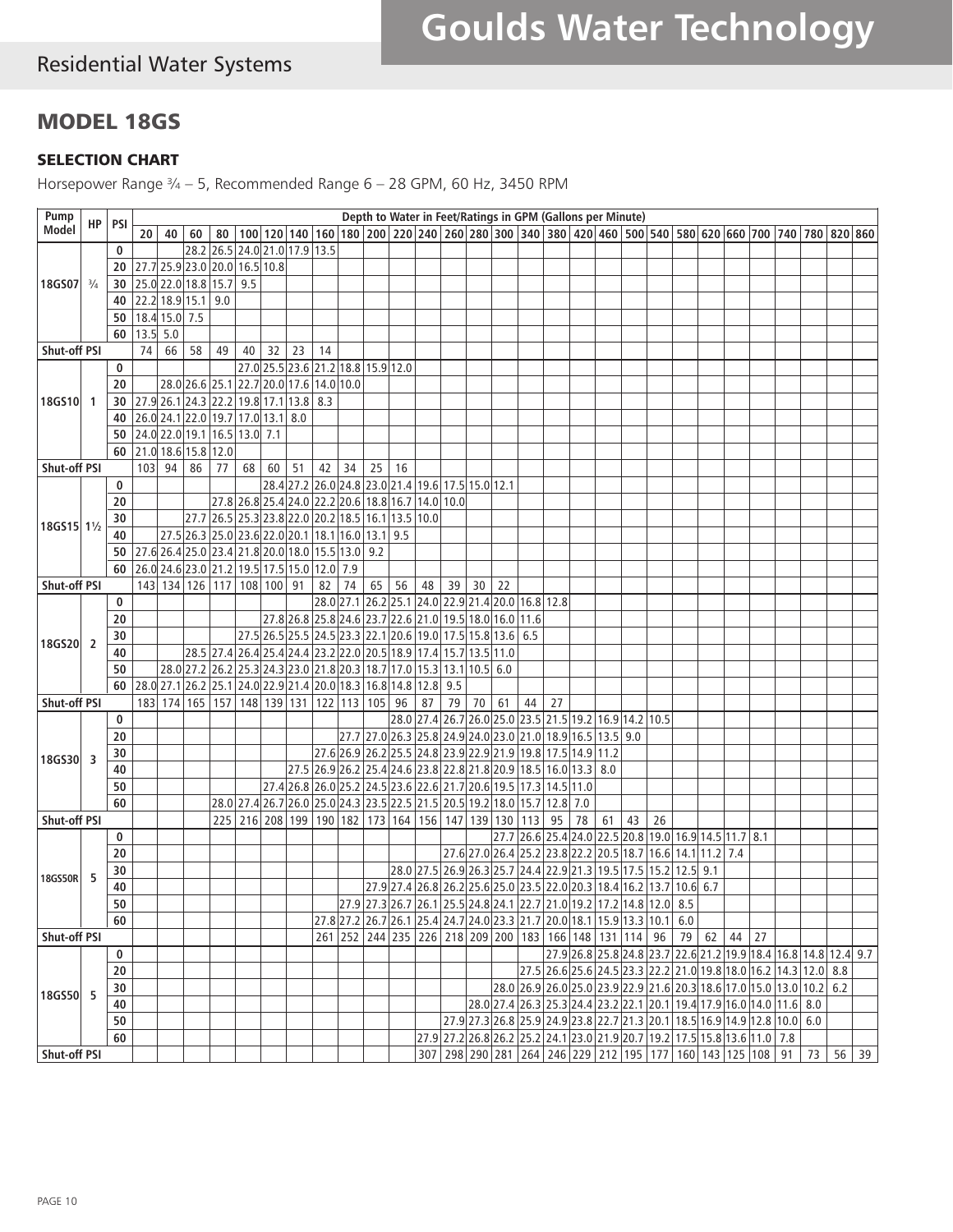## MODEL 25GS

#### SELECTION CHART

Horsepower Range 1 – 5, Recommended Range 8 – 33 GPM, 60 Hz, 3450 RPM

| Pump<br>Model       | HP             | <b>PSI</b> |      |             |                |                |           |                                                                                                                 |      |                     |      |                | Depth to Water in Feet/Ratings in GPM (Gallons per Minute)          |             |                  |                     |                     |             |      |             |             |                          |                |                               |                   |           |                |    |
|---------------------|----------------|------------|------|-------------|----------------|----------------|-----------|-----------------------------------------------------------------------------------------------------------------|------|---------------------|------|----------------|---------------------------------------------------------------------|-------------|------------------|---------------------|---------------------|-------------|------|-------------|-------------|--------------------------|----------------|-------------------------------|-------------------|-----------|----------------|----|
|                     |                |            | 20   | 40          | 60             | 80             |           | 100   120   140   160   180   200   220   240   260   280   300   340   380   420   460   500   540   580   620 |      |                     |      |                |                                                                     |             |                  |                     |                     |             |      |             |             |                          |                |                               |                   |           | 660 700 740    |    |
| 25GS10              |                | 0          |      |             | 32.8           | 30.8           | 28.6      | 26.2 23.5 20.0 16.2 11.0                                                                                        |      |                     |      |                |                                                                     |             |                  |                     |                     |             |      |             |             |                          |                |                               |                   |           |                |    |
|                     |                | 20         | 31.8 |             | 30.0 27.5 25.2 |                |           | 22.0 19.0 15.0 8.0                                                                                              |      |                     |      |                |                                                                     |             |                  |                     |                     |             |      |             |             |                          |                |                               |                   |           |                |    |
|                     | 1              | 30         | 29.6 |             |                | 27.2 25.0 21.6 |           | 18.0 14.0                                                                                                       |      |                     |      |                |                                                                     |             |                  |                     |                     |             |      |             |             |                          |                |                               |                   |           |                |    |
|                     |                | 40         | 27.1 |             | 24.9 21.5 17.9 |                | 13.9      |                                                                                                                 |      |                     |      |                |                                                                     |             |                  |                     |                     |             |      |             |             |                          |                |                               |                   |           |                |    |
|                     |                | 50         | 24.3 |             | 21.0 17.5 13.0 |                |           |                                                                                                                 |      |                     |      |                |                                                                     |             |                  |                     |                     |             |      |             |             |                          |                |                               |                   |           |                |    |
|                     |                | 60         | 20.0 |             | $16.2$   11.0  |                |           |                                                                                                                 |      |                     |      |                |                                                                     |             |                  |                     |                     |             |      |             |             |                          |                |                               |                   |           |                |    |
| Shut-off PSI        |                |            | 82   | 74          | 65             | 56             | 48        | 39                                                                                                              | 30   | 22                  | 13   | $\overline{4}$ |                                                                     |             |                  |                     |                     |             |      |             |             |                          |                |                               |                   |           |                |    |
|                     |                | 0          |      |             |                | 33.0           |           | 31.8 30.3 28.8                                                                                                  |      |                     |      |                | $\left  26.9 \right $ 24.8 $\left  22.0 \right $ 19.8   16.5   11.0 |             |                  |                     |                     |             |      |             |             |                          |                |                               |                   |           |                |    |
|                     |                | 20         |      | 32.6 31.2   |                |                |           | 29.6 28.0 26.0 23.8 21.0                                                                                        |      |                     | 18.1 | 14.8           | 8.0                                                                 |             |                  |                     |                     |             |      |             |             |                          |                |                               |                   |           |                |    |
|                     |                | 30         | 32.5 |             | 31.0 29.5 27.6 |                |           | 25.6 23.2 20.9                                                                                                  |      | $17.9$ 14.0         |      |                |                                                                     |             |                  |                     |                     |             |      |             |             |                          |                |                               |                   |           |                |    |
| 25GS15              | $1\frac{1}{2}$ | 40         | 30.9 |             |                | 29.4 27.5 25.5 |           | 23.1 20.8                                                                                                       | 17.7 | 13.6                |      |                |                                                                     |             |                  |                     |                     |             |      |             |             |                          |                |                               |                   |           |                |    |
|                     |                | 50         | 29.0 | $27.2$ 25.1 |                | 22.9           |           | 20.4 17.2                                                                                                       | 13.0 |                     |      |                |                                                                     |             |                  |                     |                     |             |      |             |             |                          |                |                               |                   |           |                |    |
|                     |                | 60         | 26.9 |             | 24.8 22.0      | 19.8           | 16.5 11.0 |                                                                                                                 |      |                     |      |                |                                                                     |             |                  |                     |                     |             |      |             |             |                          |                |                               |                   |           |                |    |
| Shut-off PSI        |                |            | 111  | 103         | 94             | 85             | 77        | 68                                                                                                              | 59   | 51                  | 42   | 33             | 25                                                                  | 16          | $\overline{7}$   |                     |                     |             |      |             |             |                          |                |                               |                   |           |                |    |
|                     | $\overline{2}$ | $\bf{0}$   |      |             |                |                |           |                                                                                                                 |      | 33.0 31.8 30.4 29.0 |      | 27.4 25.7      |                                                                     |             | 22.6 21.5        | $19.3$   15.4       |                     |             |      |             |             |                          |                |                               |                   |           |                |    |
| 25GS20              |                | 20         |      |             |                |                |           | $32.7$ 31.3 30.0                                                                                                | 28.6 | 26.8 25.0           |      | 22.9 20.9      |                                                                     |             | 18.3 14.3        | 9.0                 |                     |             |      |             |             |                          |                |                               |                   |           |                |    |
|                     |                | 30         |      |             |                | $32.3$ 31.0    |           | 29.6 28.5 26.4 24.5 22.6                                                                                        |      |                     |      |                | $20.5$ 18.0                                                         | 14.0 8.0    |                  |                     |                     |             |      |             |             |                          |                |                               |                   |           |                |    |
|                     |                | 40         |      |             |                | $30.9$ 29.5    |           | 28.2 26.3 24.3 22.4 20.4 17.8 13.6                                                                              |      |                     |      |                |                                                                     | 8.0         |                  |                     |                     |             |      |             |             |                          |                |                               |                   |           |                |    |
|                     |                | 50         |      |             | 30.5 29.4 28.0 |                |           | $\sqrt{26.0}$ 24.1 22.1                                                                                         |      | 20.0 17.2           |      | 13.2           |                                                                     |             |                  |                     |                     |             |      |             |             |                          |                |                               |                   |           |                |    |
|                     |                | 60         | 30.4 |             | 29.0 27.4 25.7 |                |           | 22.6 21.5 19.3                                                                                                  |      | 15.4                | 12.2 |                |                                                                     |             |                  |                     |                     |             |      |             |             |                          |                |                               |                   |           |                |    |
| <b>Shut-off PSI</b> |                |            | 139  |             | 130   121      | 113            | 104       | 95                                                                                                              | 87   | 78                  | 69   | 61             | 52                                                                  | 43          | 35               | 26                  | 17                  |             |      |             |             |                          |                |                               |                   |           |                |    |
|                     | 3              | $\bf{0}$   |      |             |                |                |           |                                                                                                                 |      | 33.0 32.2           |      |                | 31.5 30.5 29.6 28.3                                                 |             |                  | 27.1                | 25.8 22.6 19.0      |             |      | 14.0        |             |                          |                |                               |                   |           |                |    |
|                     |                | 20         |      |             |                |                |           | 32.8 32.0                                                                                                       |      | 31.0 30.0           |      |                | 29.0 27.9 26.6 25.0                                                 |             |                  | 23.8 21.9           |                     | $20.0$ 12.6 |      |             |             |                          |                |                               |                   |           |                |    |
|                     |                | 30         |      |             |                |                | 32.6      | 31.8 30.9 30.0 28.8 27.6 26.5 24.9 23.4 21.6 19.9                                                               |      |                     |      |                |                                                                     |             |                  |                     |                     | $15.2$ 8.0  |      |             |             |                          |                |                               |                   |           |                |    |
| 25GS30              |                | 40         |      |             |                |                |           | 32.5 31.7 30.9 29.9 28.8 27.5                                                                                   |      |                     |      |                | 26.2 24.7 23.3 21.5                                                 |             |                  | $19.9$ 17.8         |                     | 11.9        |      |             |             |                          |                |                               |                   |           |                |    |
|                     |                | 50         |      |             |                | $32.3$ 31.6    |           | 30.8 29.8 28.5 27.3 26.0 24.5 23.0 21.2 19.5                                                                    |      |                     |      |                |                                                                     |             |                  | $17.4$   11.5       |                     |             |      |             |             |                          |                |                               |                   |           |                |    |
|                     |                | 60         | 33.0 |             | 32.2 31.5 30.5 |                |           | 29.6 28.3 27.1                                                                                                  |      |                     |      |                | $\left  25.8 \right $ 24.1 $\left  22.6 \right $ 20.9   19.0   16.9 |             |                  | 14.0                | 10.0                |             |      |             |             |                          |                |                               |                   |           |                |    |
| Shut-off PSI        |                |            | 191  |             | 183   174      | 165            | 157       | 148                                                                                                             | 139  | 131                 | 122  |                | 113 105                                                             | 96          | 87               | 79                  | 70                  | 53          | 35   | 18          |             |                          |                |                               |                   |           |                |    |
|                     |                | 0          |      |             |                |                |           |                                                                                                                 |      |                     |      |                |                                                                     |             | $32.7$ 32.2 31.7 | 31.2 30.5 29.1      |                     |             | 27.3 |             |             |                          |                | 25.3 23.3 21.4 19.3 16.5 11.7 |                   |           |                |    |
|                     |                | 20         |      |             |                |                |           |                                                                                                                 |      |                     |      |                | 33.0 32.5 32.1 31.5 31.0 30.3 29.6 28.8 27.0 25.0                   |             |                  |                     |                     |             |      | $23.0$ 21.1 |             | $18.9$ 15.9 10.6         |                |                               |                   |           |                |    |
|                     | 5              | 30         |      |             |                |                |           |                                                                                                                 | 32.9 |                     |      |                | $32.5$ 32.0 31.5 30.9 30.2 29.5                                     |             |                  | 28.7 27.8 25.9 23.9 |                     |             |      |             |             | 21.9 19.9 17.4 13.3      |                |                               |                   |           |                |    |
| 25GS50R             |                | 40         |      |             |                |                |           |                                                                                                                 |      |                     |      |                | 32.9 32.4 31.9 31.4 30.8 30.1 29.4 28.5                             |             |                  | 27.6 26.7           |                     | 24.7        | 22.7 |             | 20.8 18.6   | 15.3                     |                |                               |                   |           |                |    |
|                     |                | 50         |      |             |                |                |           | 32.8 32.3 31.8 31.3 30.7                                                                                        |      |                     |      |                | 30.0 29.2 28.4 27.5                                                 |             |                  | 26.5 25.6           |                     | 23.6 21.6   |      | 19.6        | 16.9        |                          |                |                               |                   |           |                |    |
|                     |                | 60         |      |             |                | 32.7           |           | 32.2 31.7 31.2 30.6 29.9                                                                                        |      |                     |      |                | 29.1 28.3 27.4 26.4                                                 |             |                  | 25.4 24.4 22.4 20.4 |                     |             |      | 18.2        | 14.6        |                          |                |                               |                   |           |                |    |
| Shut-off PSI        |                |            |      |             |                | 252            | 243       | $\sqrt{234}$                                                                                                    | 226  | 217                 | 208  | 200            | 191                                                                 | 182   174   |                  | 165                 | 156                 | 139         | 122  | 104         | 87          | 70                       | 52             | 35                            | 18                |           |                |    |
|                     |                | 0          |      |             |                |                |           |                                                                                                                 |      |                     |      |                |                                                                     |             |                  |                     | 33.0 32.5 31.5 30.2 |             |      |             | $29.0$ 27.6 |                          | 26.0 24.2 22.4 |                               | $\overline{20.5}$ |           | 18.3 15.8 12.0 |    |
|                     |                | 20         |      |             |                |                |           |                                                                                                                 |      |                     |      |                |                                                                     | $32.9$ 32.3 |                  |                     | 31.8 31.3 30.0 28.8 |             |      | 27.2        |             | 25.8 23.9 22.0 20.0      |                |                               | 17.8              | 15.0 11.0 |                |    |
|                     |                | 30         |      |             |                |                |           |                                                                                                                 |      |                     |      |                | 32.8 32.2 31.8                                                      |             |                  | 31.2 30.5 29.3 27.9 |                     |             |      |             |             |                          |                | 26.4 24.8 22.9 21.0 18.9 16.2 |                   | 13.0      | 8.0            |    |
| 25GS50              | 5              | 40         |      |             |                |                |           |                                                                                                                 |      |                     |      |                | 32.7 32.1 31.7 31.1                                                 |             |                  | $30.4$ 29.9         |                     | 28.5 27.1   |      |             |             | 25.4 23.7 21.9 19.9 17.5 |                |                               | 14.5              | 10.5      |                |    |
|                     |                | 50         |      |             |                |                |           |                                                                                                                 |      |                     | 32.6 |                | 32.1 31.6 31.0 30.3                                                 |             |                  |                     | $29.9$ 29.2         | 27.8 26.3   |      |             |             | 24.5 22.6 21.8 18.7      |                | 16.0                          | 12.7              |           |                |    |
|                     |                | 60         |      |             |                |                |           |                                                                                                                 |      | 33.0 32.5           | 32.0 |                | 31.5 30.8 30.2 29.8                                                 |             |                  | $29.0$ 28.3         |                     | 26.9 25.1   |      |             | $23.3$ 21.5 | $19.5$  17.0             |                | 14.0                          | 9.5               |           |                |    |
| <b>Shut-off PSI</b> |                |            |      |             |                |                |           |                                                                                                                 | 286  | 277                 |      |                | 268 260 251 242 234                                                 |             |                  | 225                 | 216                 | 199         | 182  | 165         | 147         | 130                      | 113            | 95                            | 78                | 61        | 43             | 26 |